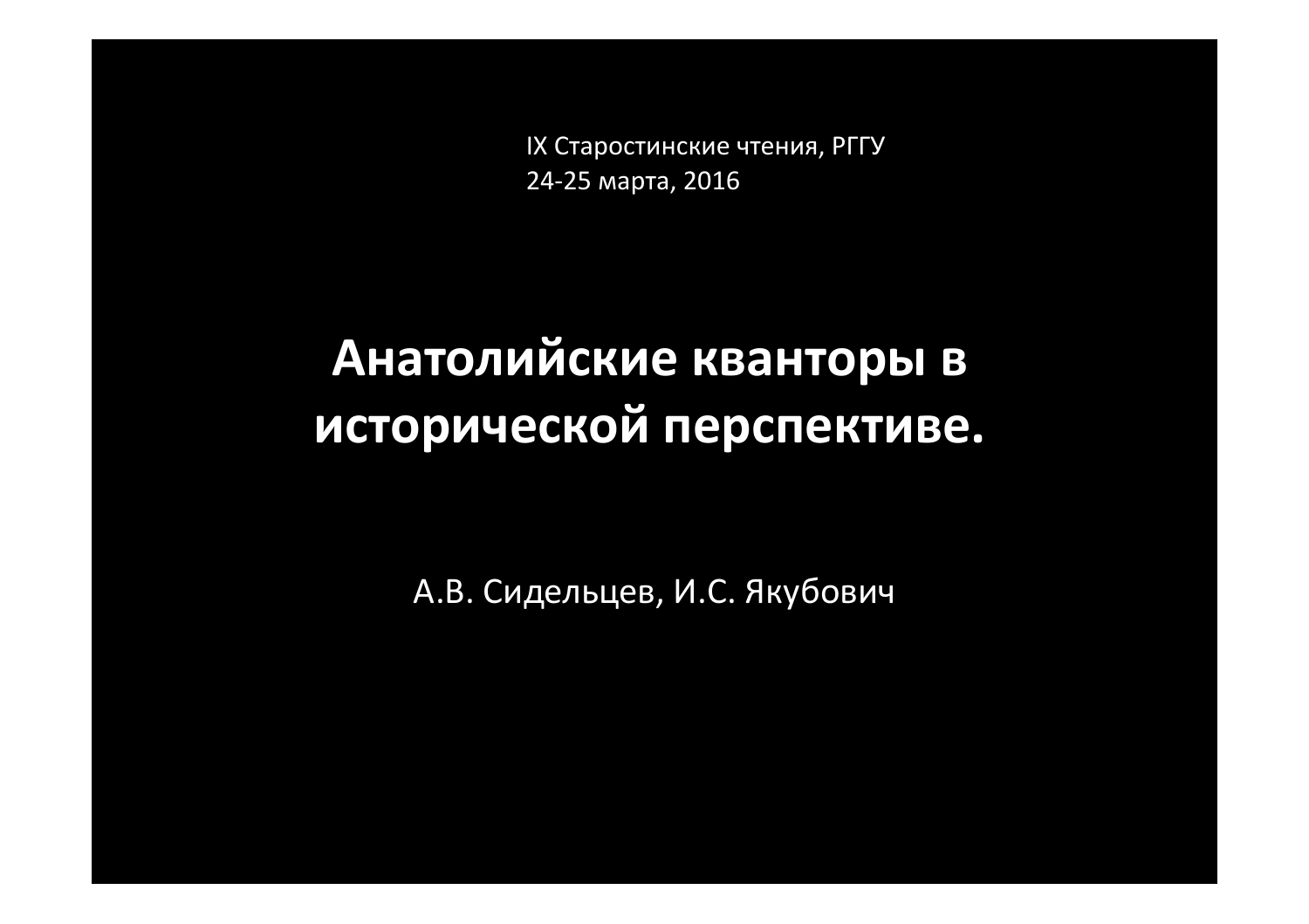Indefinite expressions and related forms: an illustration.

- Universal quantifier: I kissed **each one**;
- Free choice expression (a): I can kiss **anyone**;
- Free choice expression (b): I can kiss **anyone/** whoever you wish;
- Negative polarity item (a): I did not kiss **anyone**;
- Negative polarity item (b): Even if I kissed **some**/ **anyone**, I would not tell it;
- Existential quantifier: I kissed **someone**;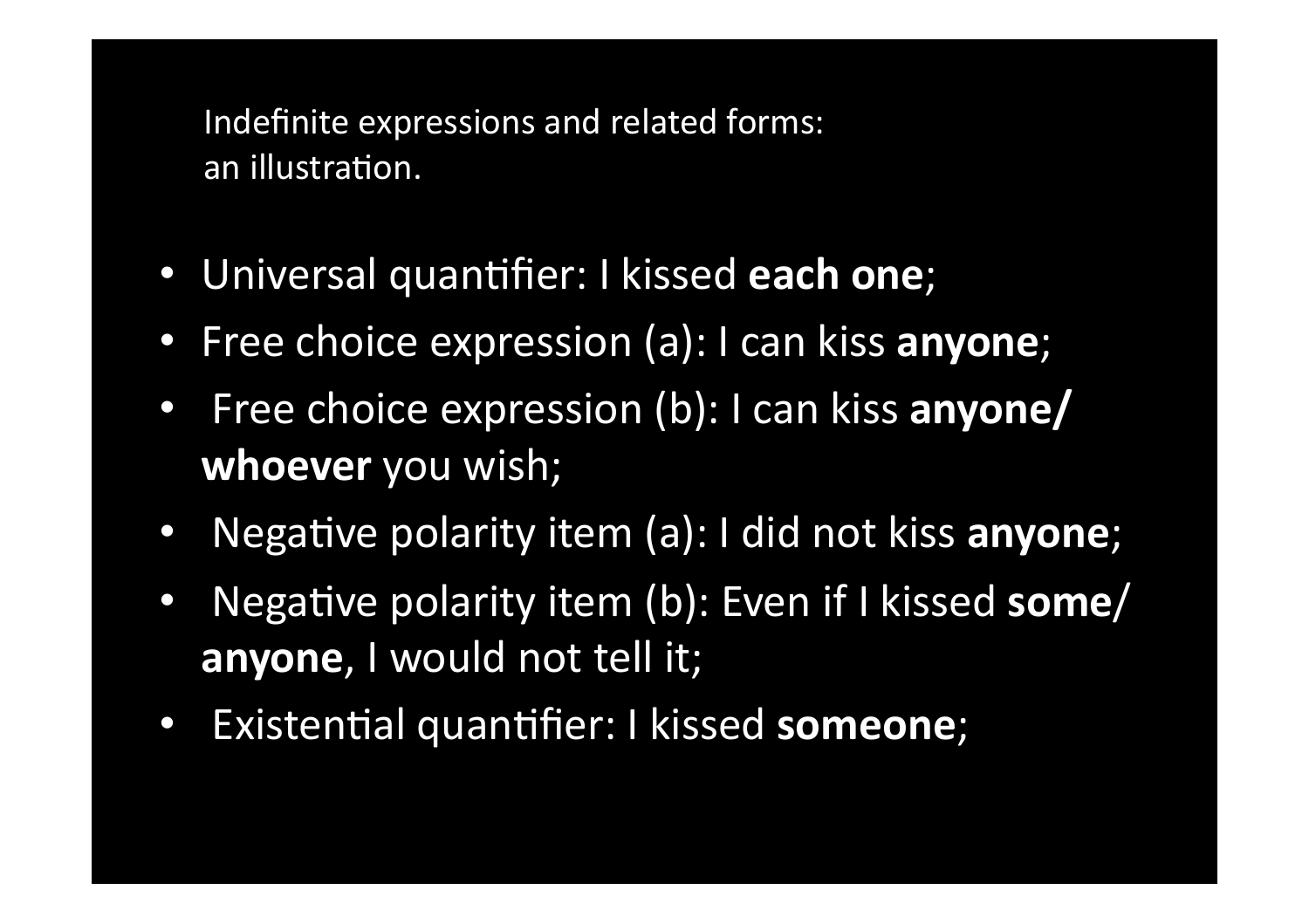The Hittite system of indefinite pronouns belongs to one of the most standard varieties, see (Haspelmath 1997):

Wh-words kuiš

existential NPI

universal kuiš-ki kuiš-ki kuišš=a

**Free Choice** kuiš, kuiš kuiš, kuiš imma, kuiš imma kuiš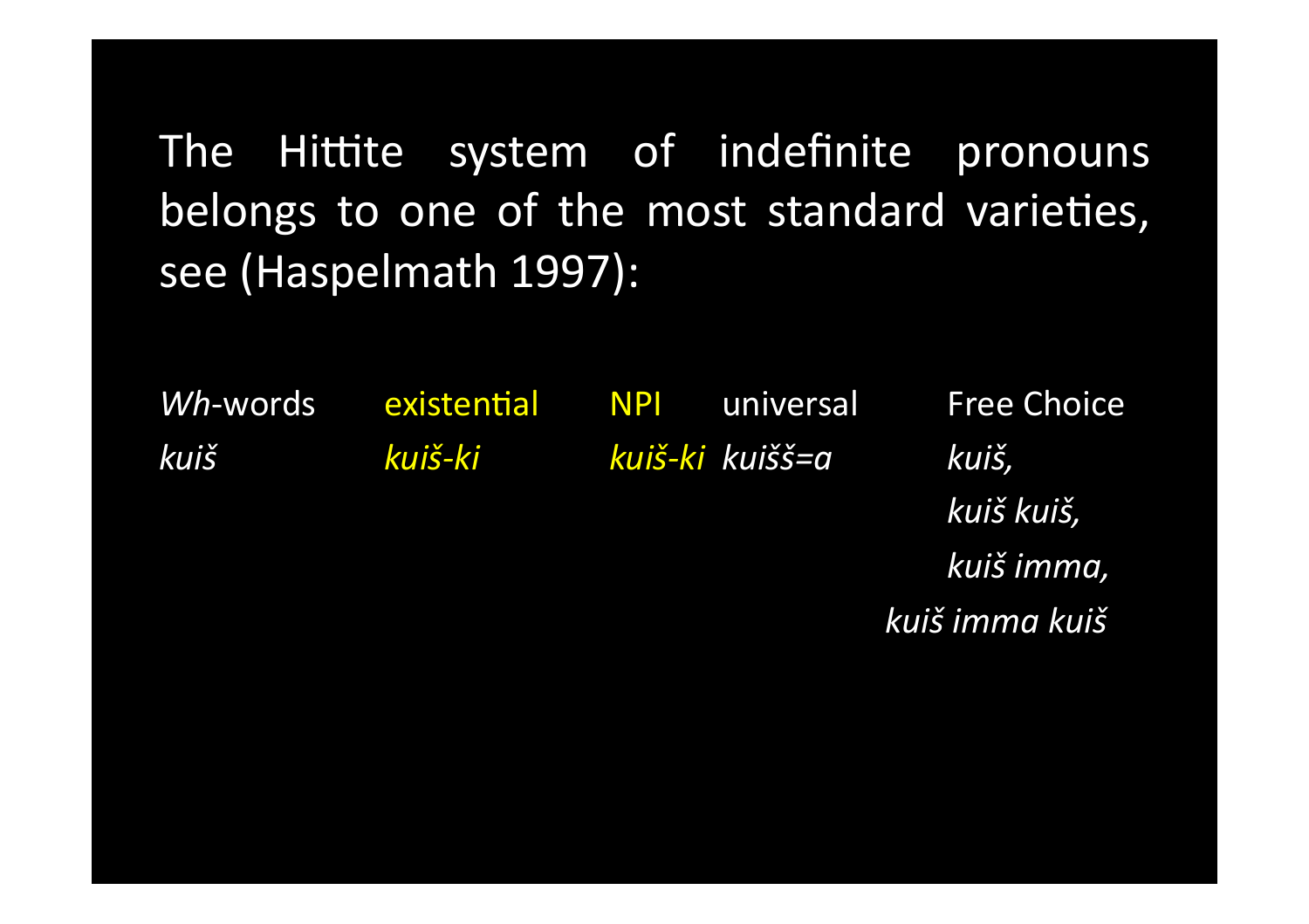• 2.1. Universal quantification

• (1) KBo 15.10+ obv. i 8-9, CTH 443.1 (MH/MS) KÙ.BABBAR KÙ.GI NA4ZA.GÌN NA4KÁ.DINGIR.RA gold lapis lazuli "Babylon-stone" silver  $^{NA4}$ parašhaš  $^{NA4}DU_8$ .ŠÚ.A lulluri AN.NAURUDU  $p$ -stone DUŠŪ-stone lulluri-stone tin copper kuitt-a parā tepu dāi each.ACC.SG.N out little take.3SG.PRS 'He takes silver, gold, lapis lazuli, "Babylon-stone",

DUŠŪ-stone, p.-stone, lulluri-stone, tin, coppera little bit of each'.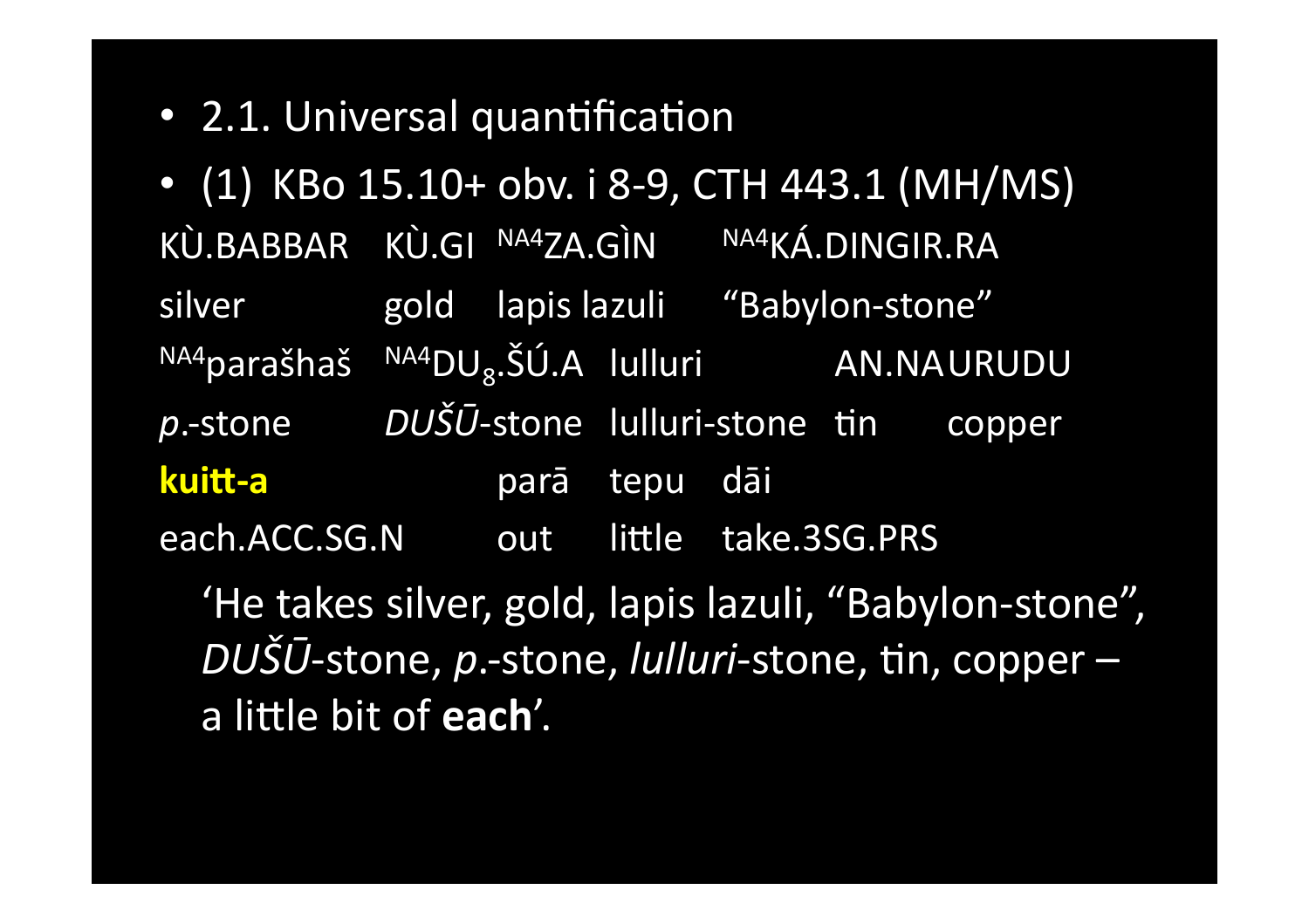# Free choice expression

- KUB 13.20 obv. i 7-8, CTH 259.B (MH/NS) kuitk[(i)] našma mān KIN=ma when task=but some.NOM.SG.N or w[etumm]ar našma **kujš** or which.NOM.SG.C construction imma  $KIN-az$ **EMPH** task.NOM.SG.C
- 'When there is some task, though, either cons [truc]tion duty or any task whatsoever, ...'.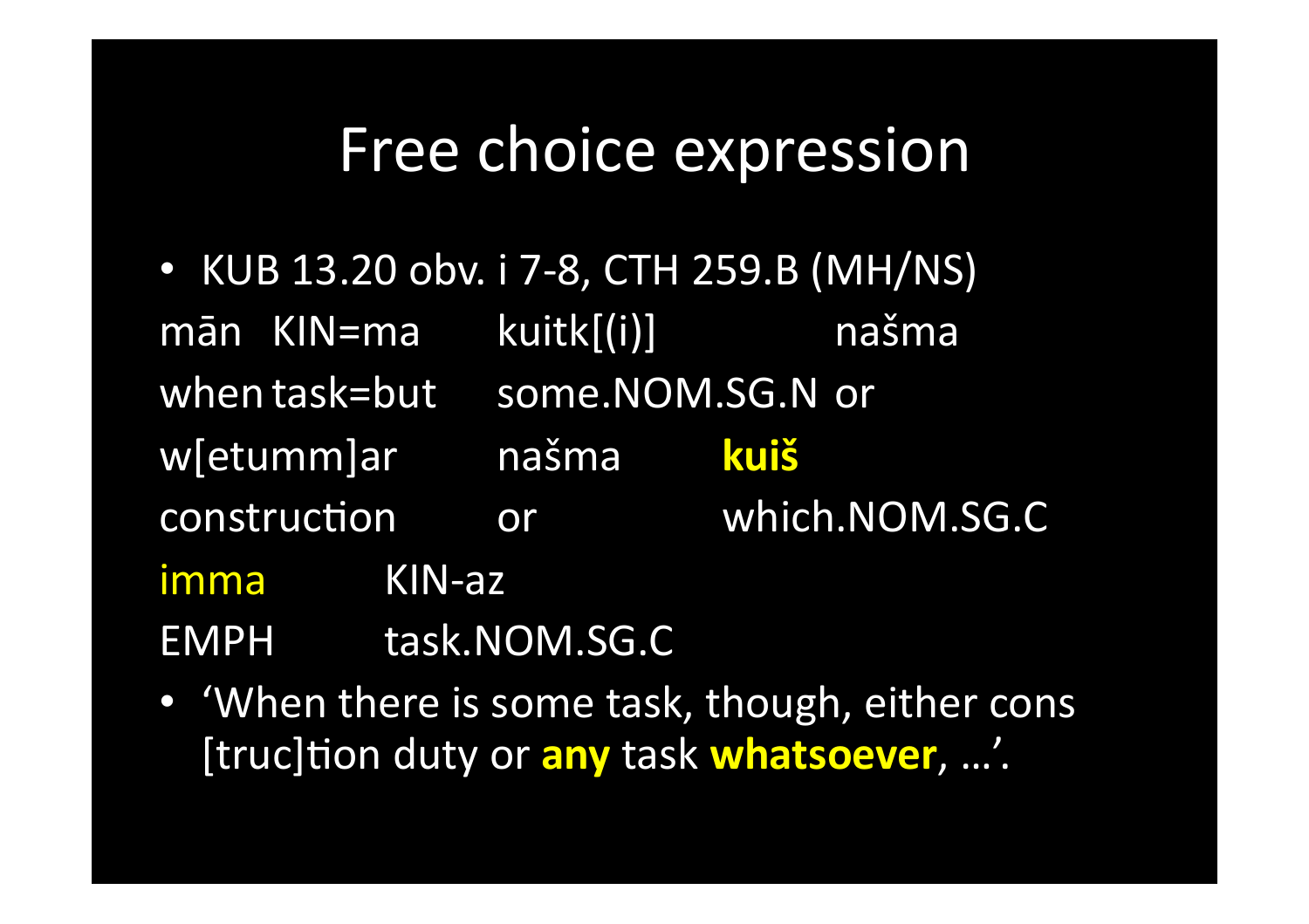Hittite existential quantifiers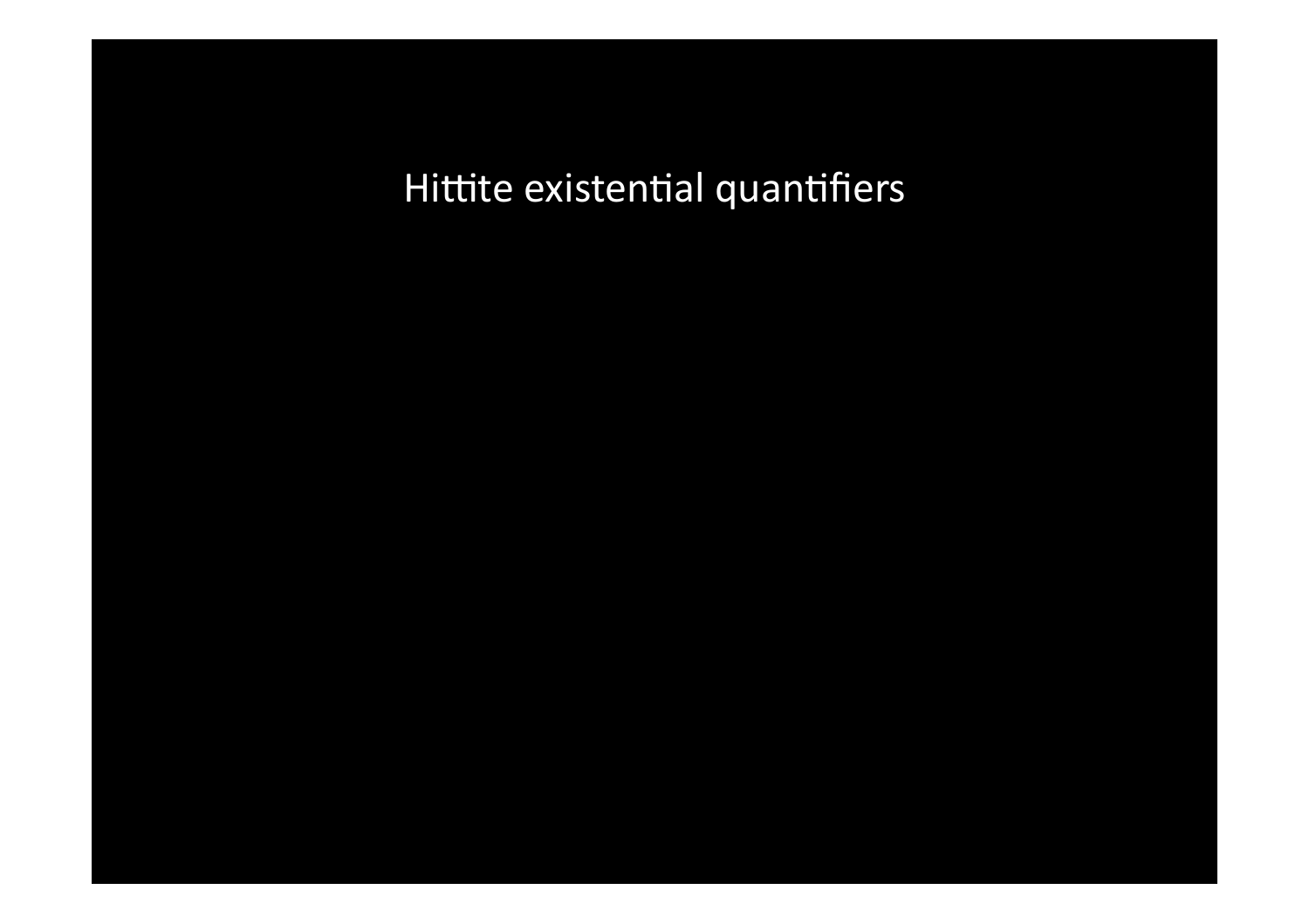## specific known

NH/NS (CTH 584.5) KUB 48.118 19 <sup>f</sup>Ammīš kuiški  $nu = wa$ CONN=QUOT Ammi-NOM.SG.C some.NOM.SG.C  $m\bar{I}$ ddu AMA MUNUS.LUGAL DAM mother queen wife Iddu "And (there was) a certain Ammi, mother of the queen, wife of Iddu"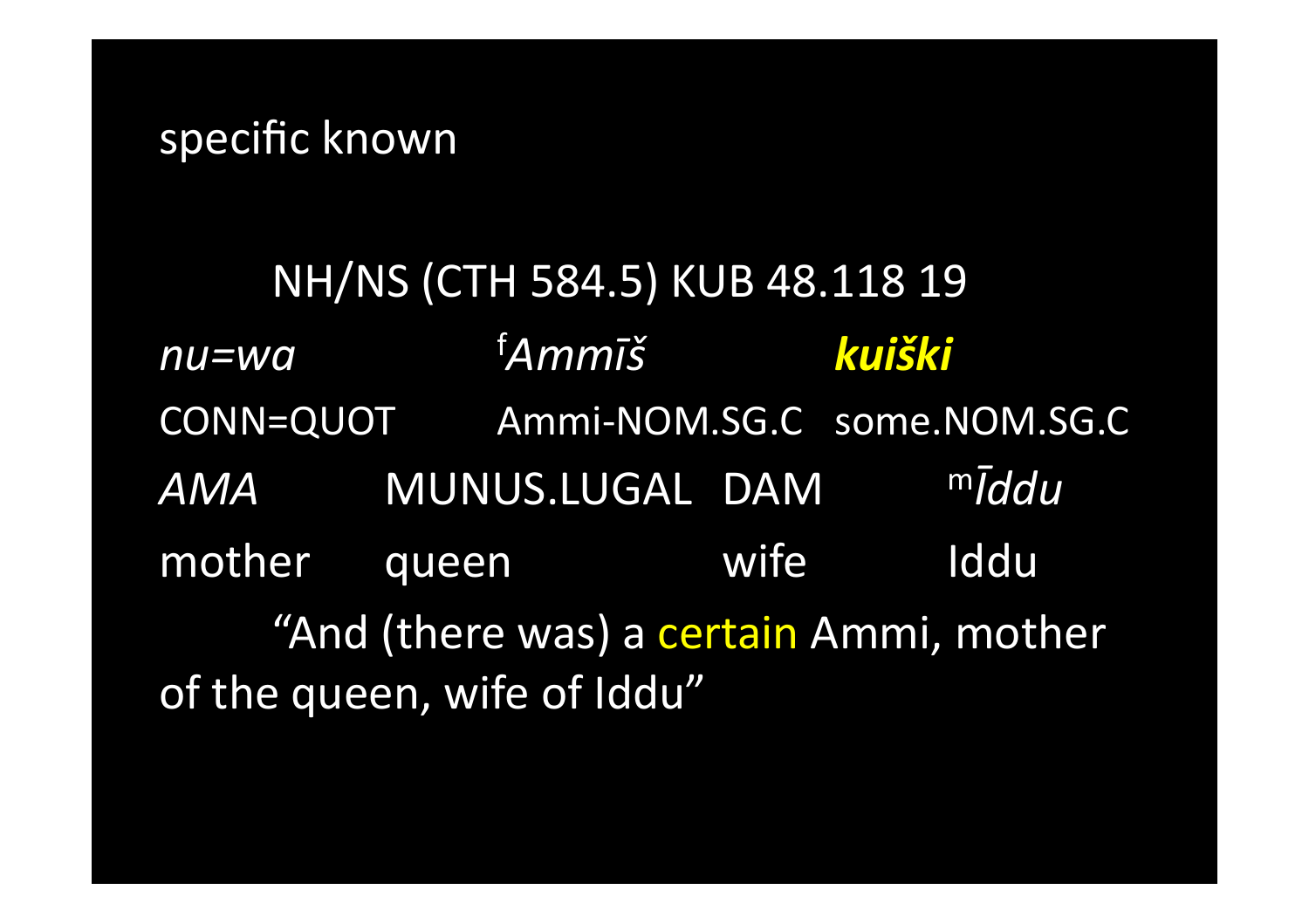NH/NS (CTH 584) KUB 31.71(+?) obv. i 6' <sup>D</sup>UTU-Š=I [ku]edanikki ped-i nu=wa CONN=QUOT Majesty=My some.LOC.SG place-LOC.SG

"My Majesty is at a certain place (in front of him there are lords, the majordome, and the main scribe of wood tablets, and then in front of him many lords are standing)"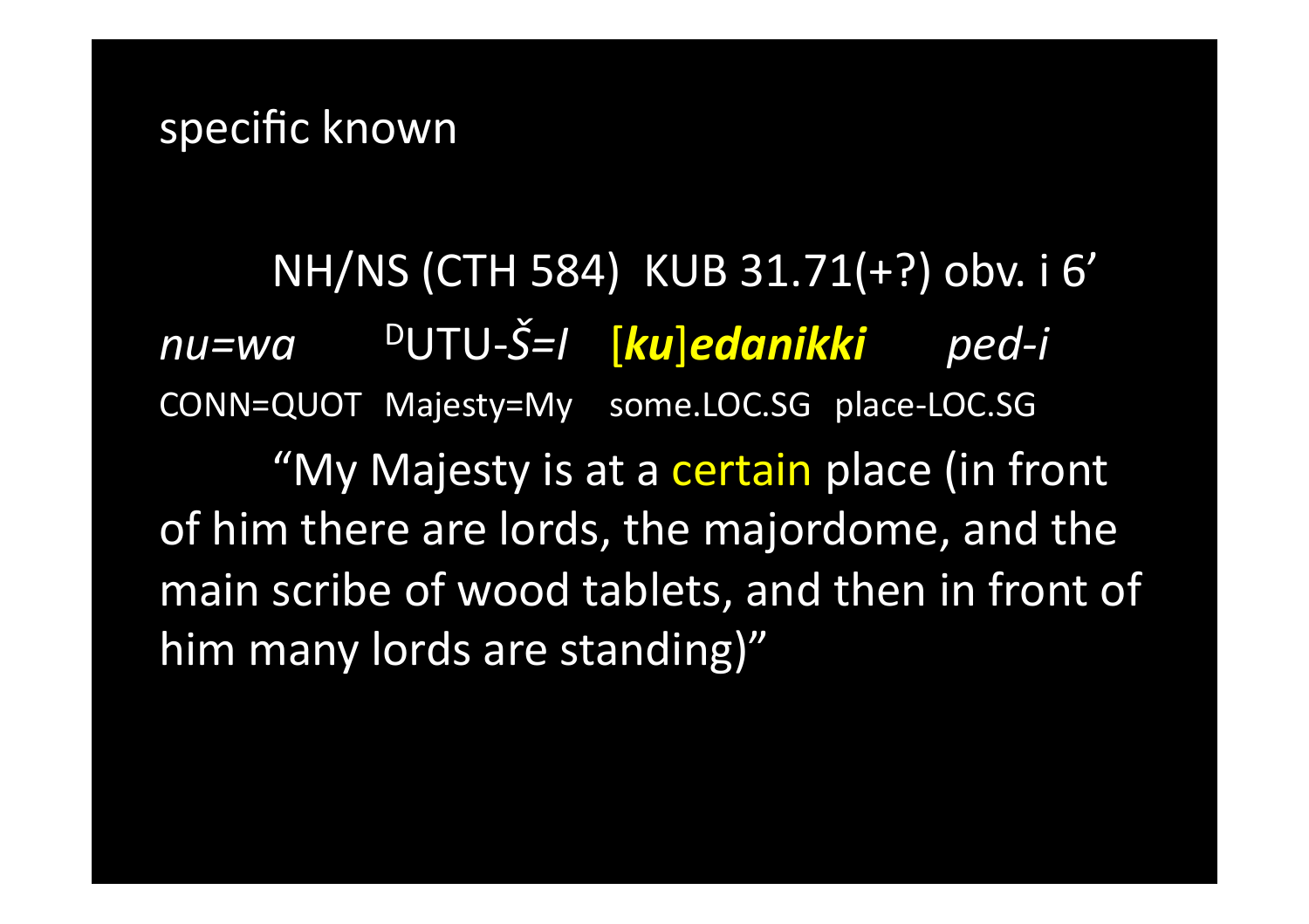specific unknown (group reference):

| MH/NS (CTH 264.A) KUB 13.4 rev. iii 35-37                |          |                                     |                |              |                                       |  |
|----------------------------------------------------------|----------|-------------------------------------|----------------|--------------|---------------------------------------|--|
| anda=ma=za                                               |          | n[amm]a                             | šumeš          |              | LÚ MEŠSANGA                           |  |
| moreover=but=REFL further you.NOM.PL                     |          |                                     |                |              | priests <u>wimesGUDU<sub>12</sub></u> |  |
|                                                          |          | MUNUS <sup>-</sup> MEŠAMA.DINGIR-LI | <b>LÚMEŠ</b>   | É            |                                       |  |
| anointed.priests mother-goddess                          |          |                                     |                | people house |                                       |  |
| $DINGIR-Ll$ x x x-tuh <sup>?</sup> me <sup>?</sup> yanza |          |                                     |                |              | ŠÀ É DINGIR-LÌ                        |  |
| god                                                      | X        |                                     | inside         | house        | god                                   |  |
| naš*ma*                                                  | tamēdani |                                     | <b>karimme</b> |              |                                       |  |
| or                                                       |          | another.LOC.SG shrine.LOC.SG        |                |              |                                       |  |
| kuiški                                                   |          | nik-zi                              |                |              |                                       |  |
| somebody.NOM.SG.C get.drunk-3SG.PRS                      |          |                                     |                |              |                                       |  |
| "Moreover: f[urth]er, you priests, anointed ones,        |          |                                     |                |              |                                       |  |
| mother-goddess priestesses (and) temple personnel:       |          |                                     |                |              |                                       |  |
| someone [] gets drunk in the temple or in another        |          |                                     |                |              |                                       |  |
| shrine, ".                                               |          |                                     |                |              |                                       |  |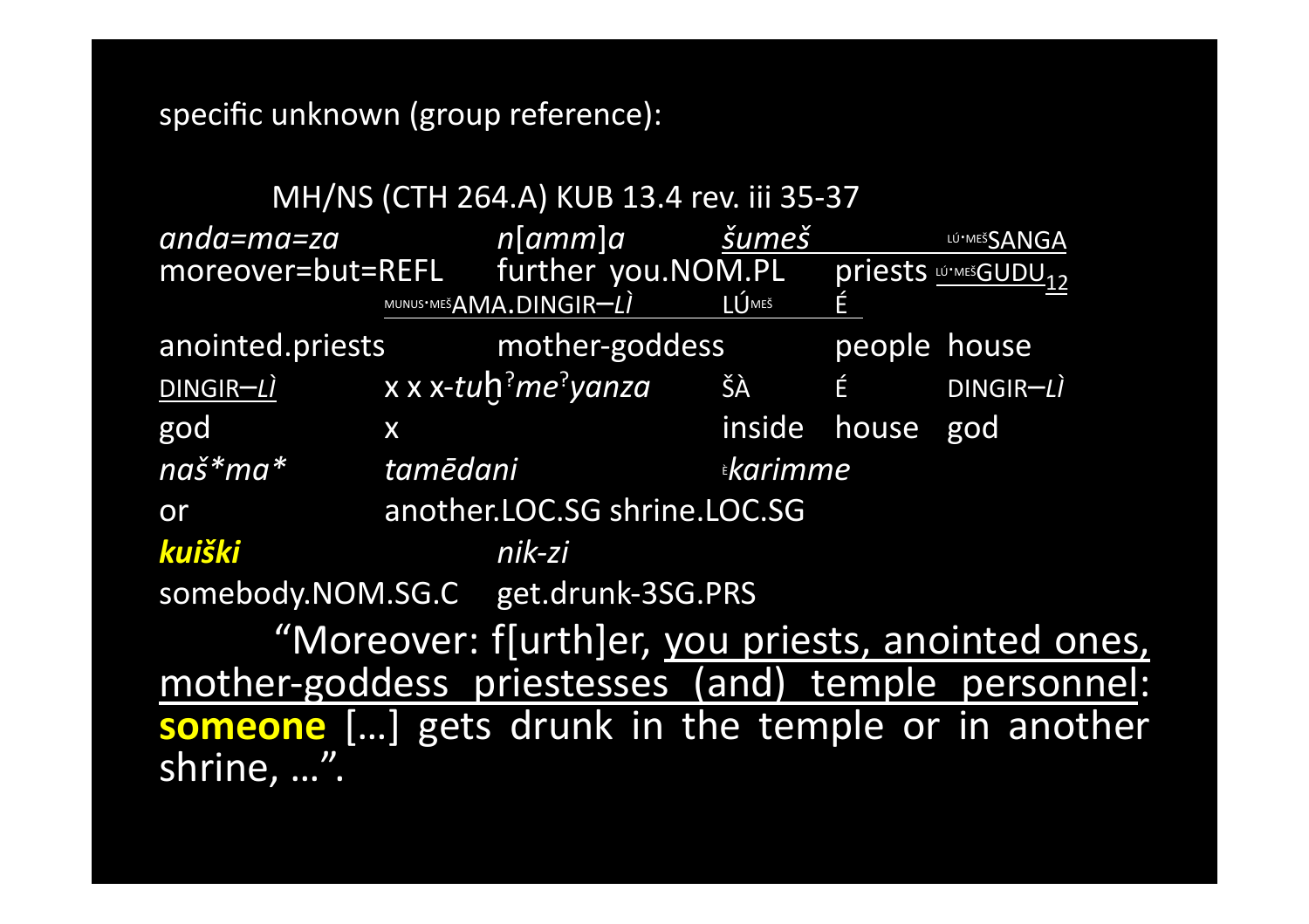## specific unknown:

# INH/NS (CTH 577.I) KBo 2.2 obv. ii 18-19

:tapaššan – ANA <sup>D</sup>UTU–Š=I **DINGIR-LUM** fever-ACC.SG.C to Majesty=My deity kuiški iya-zi smb.NOM.SG.C do-3SG.PRS

"Some deity will cause fever? for His Majesty. (Through the diviner and the 'Old Woman' it was ascertained. # (To find out) which deity was ascertained, we continued the enquiry and the Sungoddess of Arinna was ascertained)"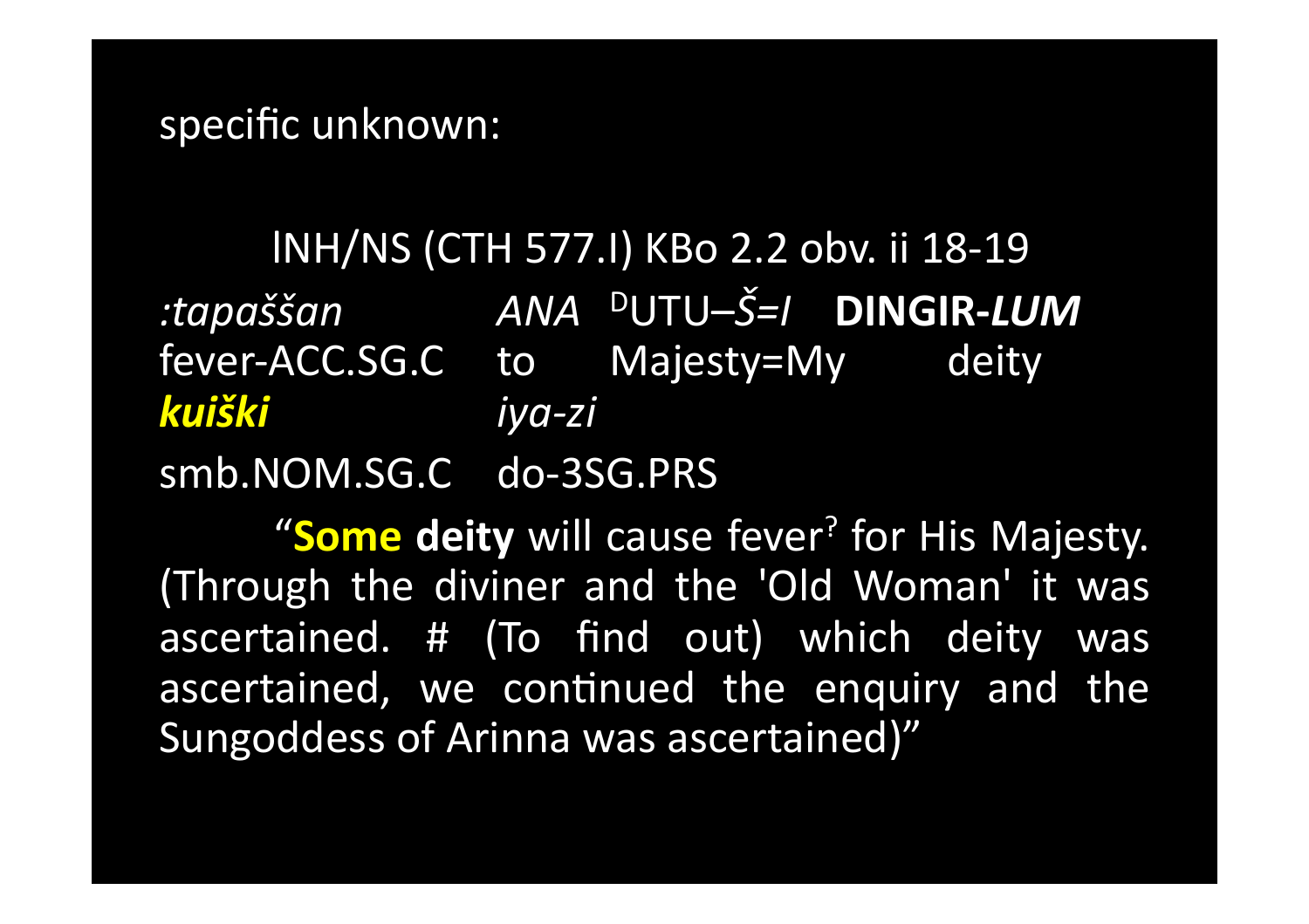NPI, licenced by conditional (most common type)

#### MH/MS (CTH 138.1) KUB 23.77+ rev. 68 mān huwāi kuiški run.3SG.PRS somebody.NOM.SG.C if "If anyone runs away".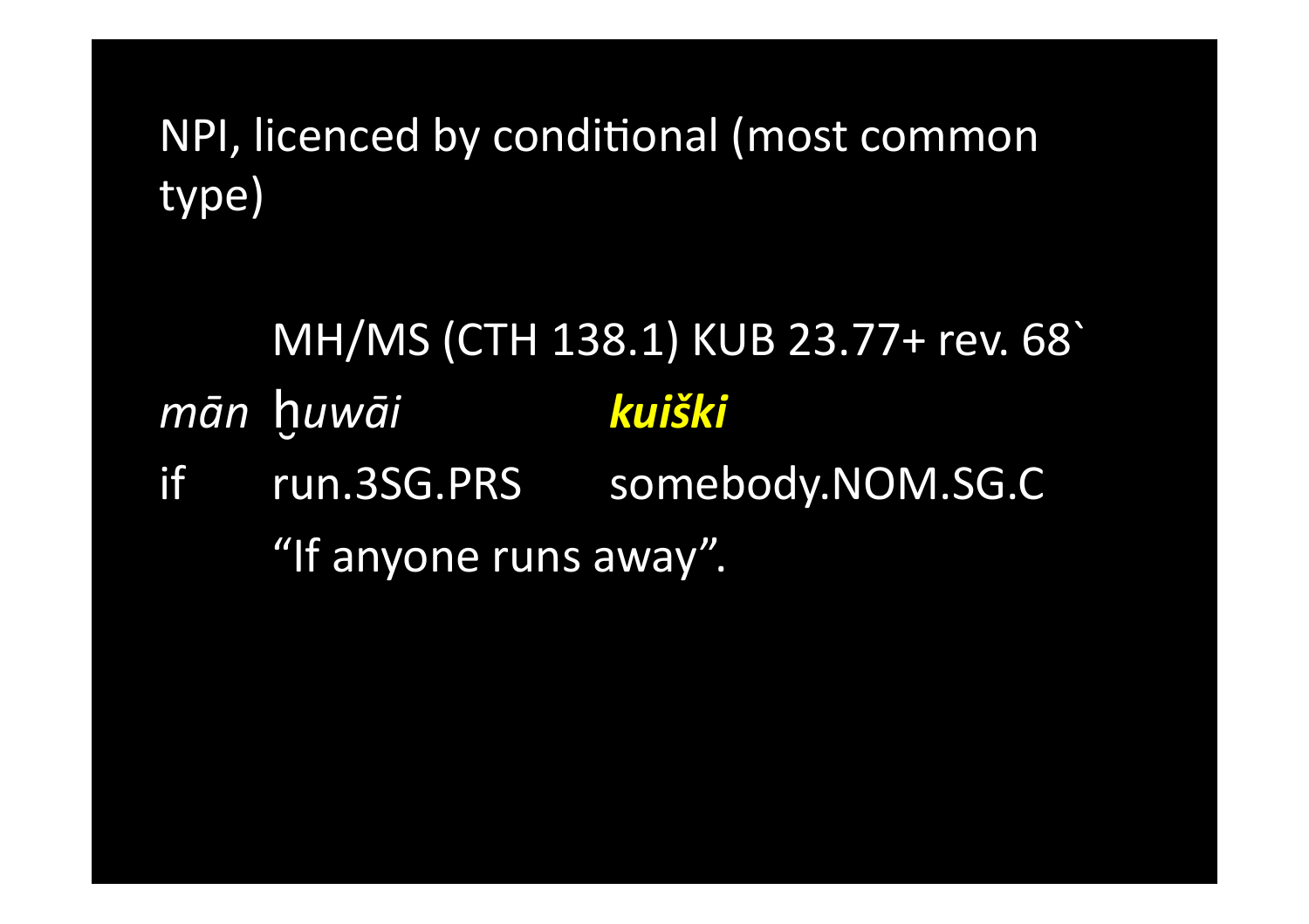# NPI, licenced by negation

OH/OS (CTH 1.A) KBo 3.22 obv. 7-8 DUMU<sup>MEŠ URU</sup>Neš[aš id]ālu  $\hat{U}$ natta and sons Nesa evil.ACC.SG.N **NEG** kuedanikki takkiš-ta someone.DAT.SG set.up-3SG.PST "And he did not plot evil to any of the citizens of Nesa".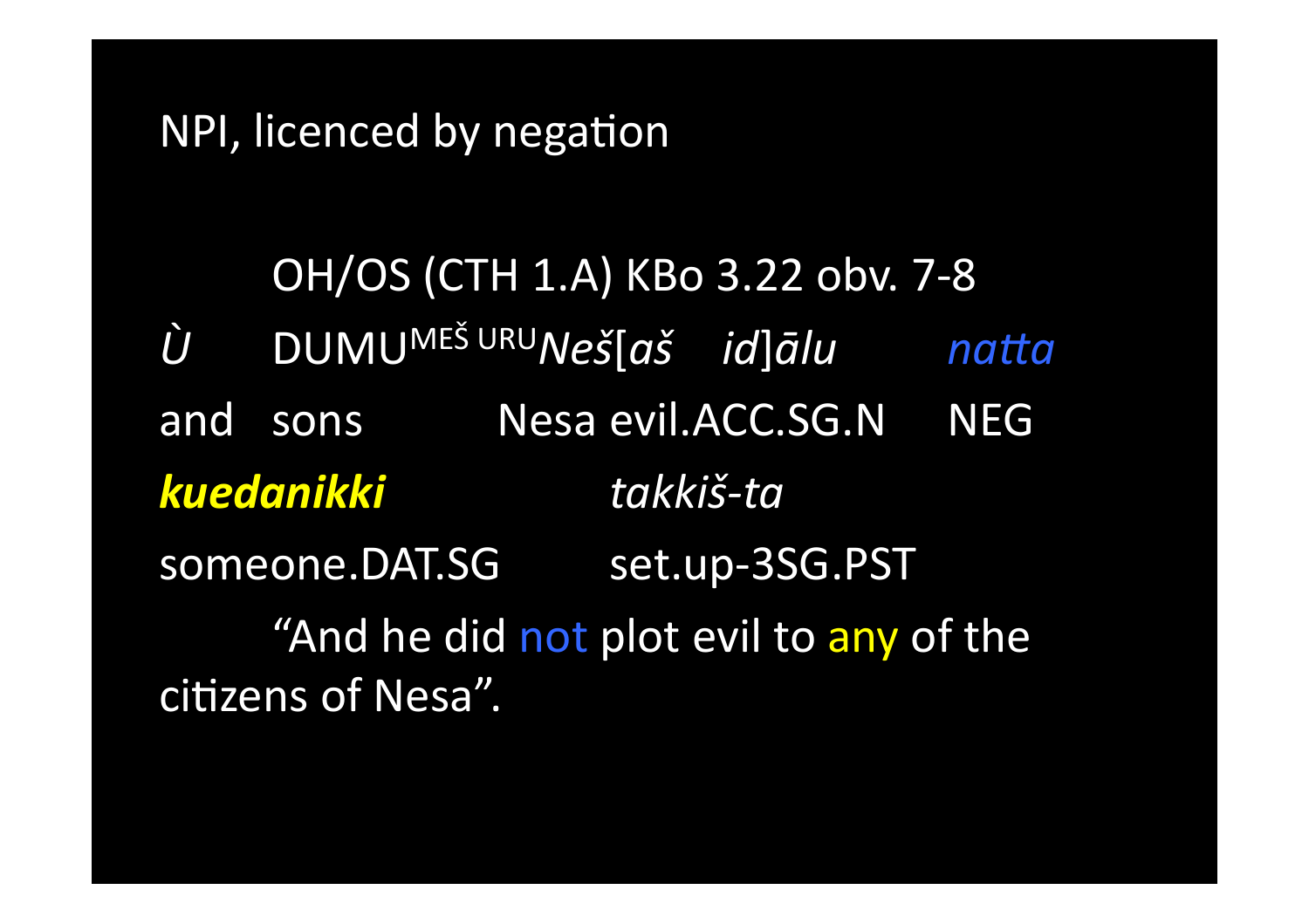**Situation in Luwian** Universal quantification

 $\bullet$  HAMA 4 § 5

kwa/i-ti-ha a-wa/i DEUS-ni DEUS-ni kwadi-ha massani massani a=wa CONN=PRTC god.DAT.SG god.DAT.SG each.DAT.SG á-pi-si-na "SOLIUM"-sa-na i-zi-i-ha abissin izziha asan that.POSS-ACC.SG.C seat.ACC.SG make.1SG.PST "For each god I made his own seat"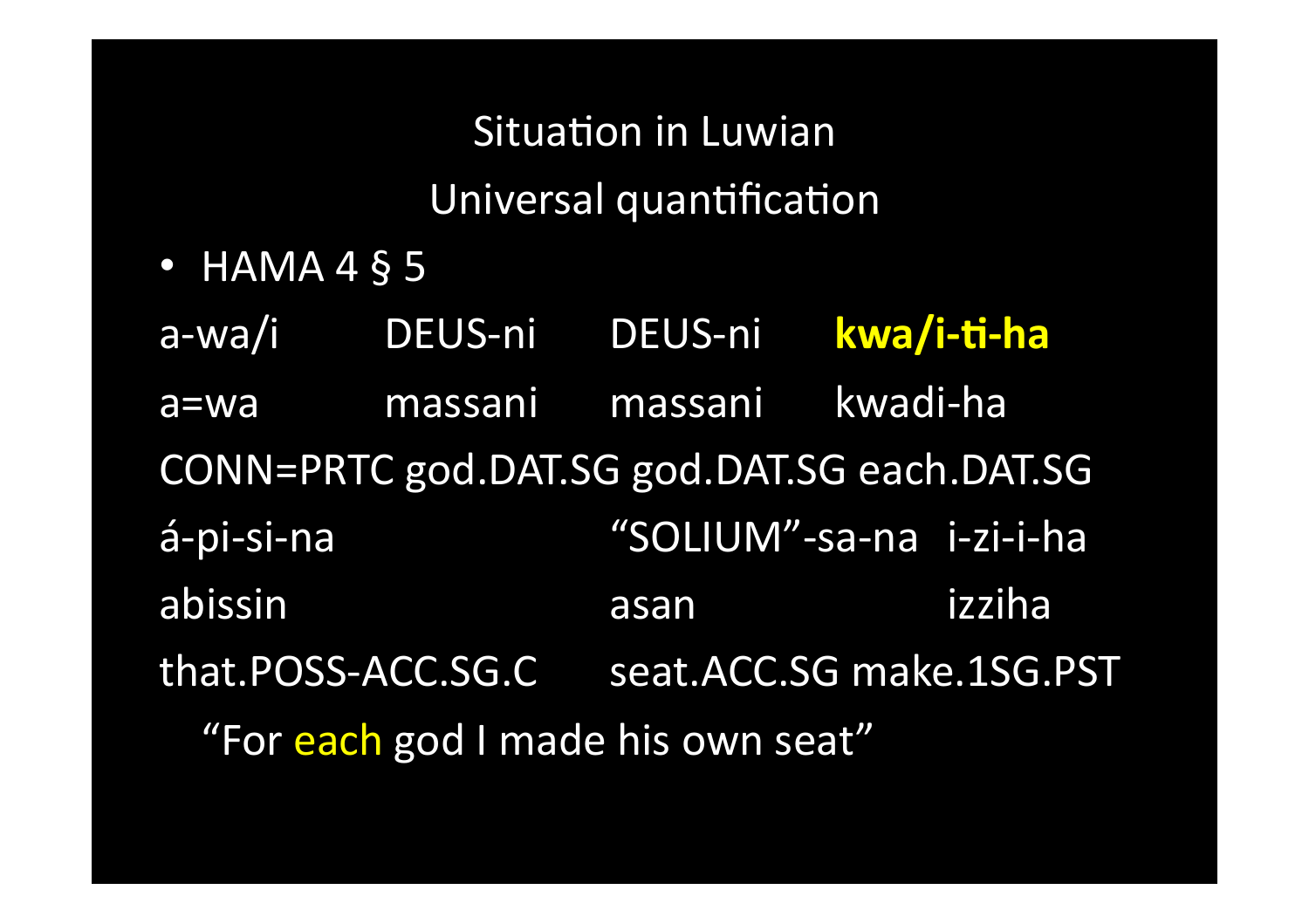• Free Choice expression ASSUR letter f+g § 31 | ka-mara/i-ra+a-na  $|wa/i$ -za kamaran wa=anza **PRTC=us** commodity.ACC.SG.C |VIA-wa/i-ni<sup>-l</sup> Harwanni

| kwa/i-i-ha kwin-ha some.ACC.SG.C

dispatch.2SG.IMP

• 'Send us any KAMARA, (or (if) you do not have (any), and there remain (some) to [Par]niwaris the AMURALURA, but it from him, and send it to us)'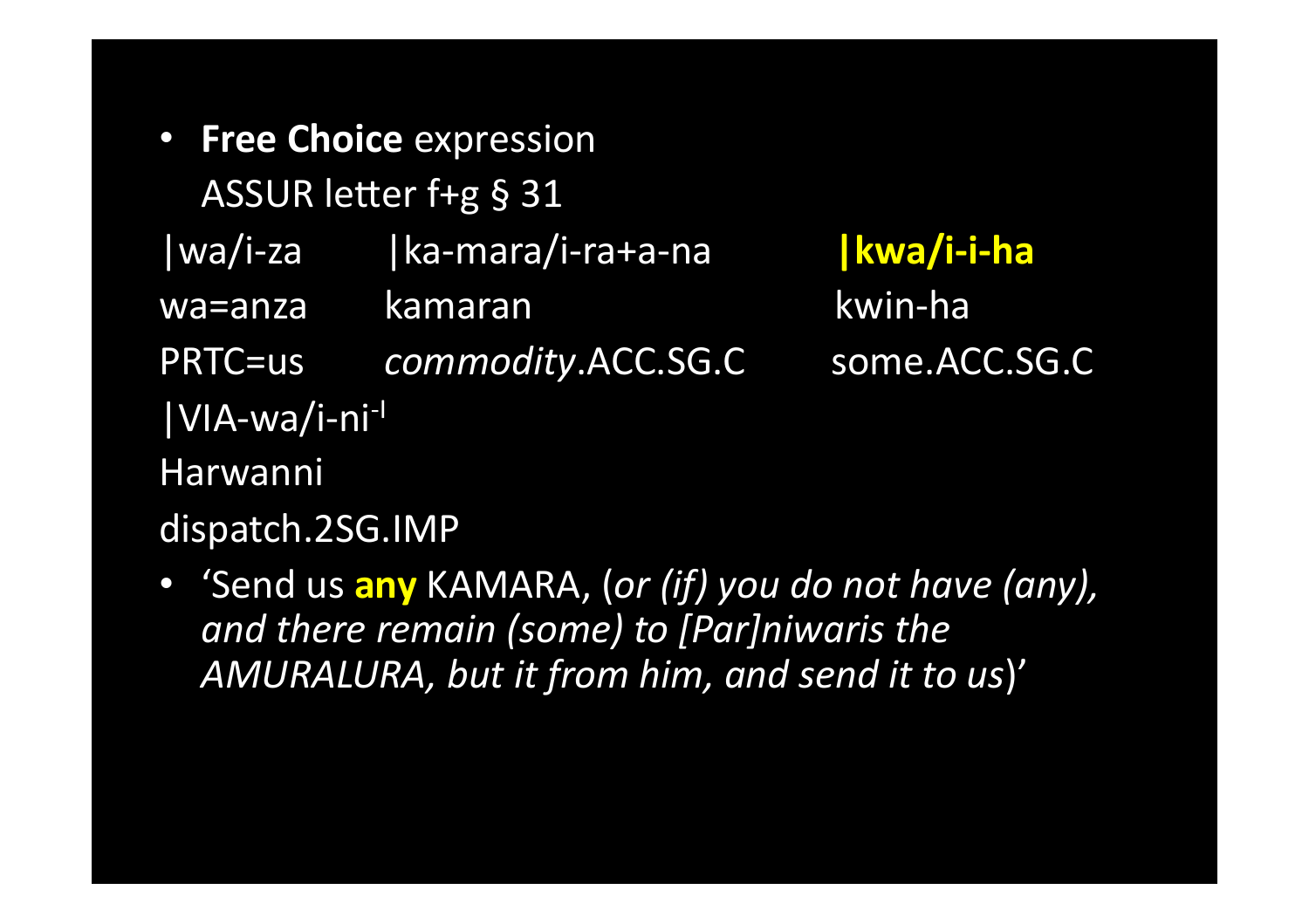• Negative polarity items

KARATEPE 1 (Hu.) § 49, cf. Hawkins 2000, I: 56 REX-ta-ti-i-pa-wa/i **kwa/i+ra/i kwa/i-sa-há** *hantawaHaU=ba=wa kwari kwis(ha* rule.as.king.3SG.PRS=but=PRTC if anyone.NOM.SG.C 'But if **anyone** rules as king'.

KULULU 1, § 14, cf. Hawkins 2000, II: 443 wa/i-tà |ni-i |**kwa/i-ti-i-ha** |pi-i[a]-a-i wa=ada ni kwatti-ha piyai PRTC=it PROHIB someone.DAT.SG give.3SG.PRS 'And let him not give it to **anyone** (else)'.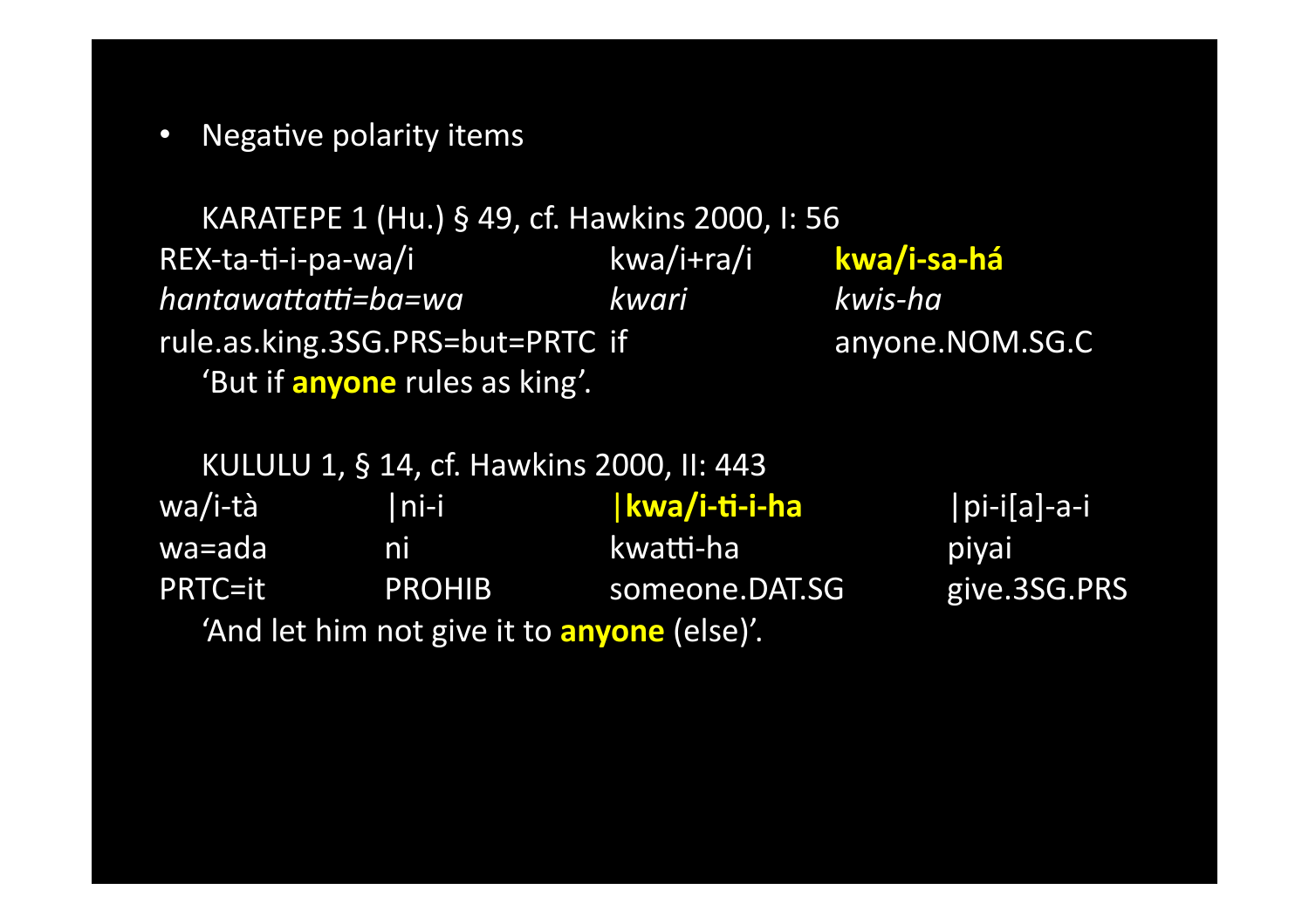Situation in Lycian Free choice expressions TL 110.3-5 **ti** s e : **tise** prñnawati me CONN what.ACC.SG what.ACC.SG build.3SG.PRS qanuweti  $me=t=$ eni destroy.3SG.PRS CONN=PRTC=mother.NOM.SG qla[h]i: eb[ij]ehi precinct.POSS.SG-NOM.SG here.POSS.SG-NOM.SG 'Whatever he builds, the Mother of the local precinct will destroy (it)'.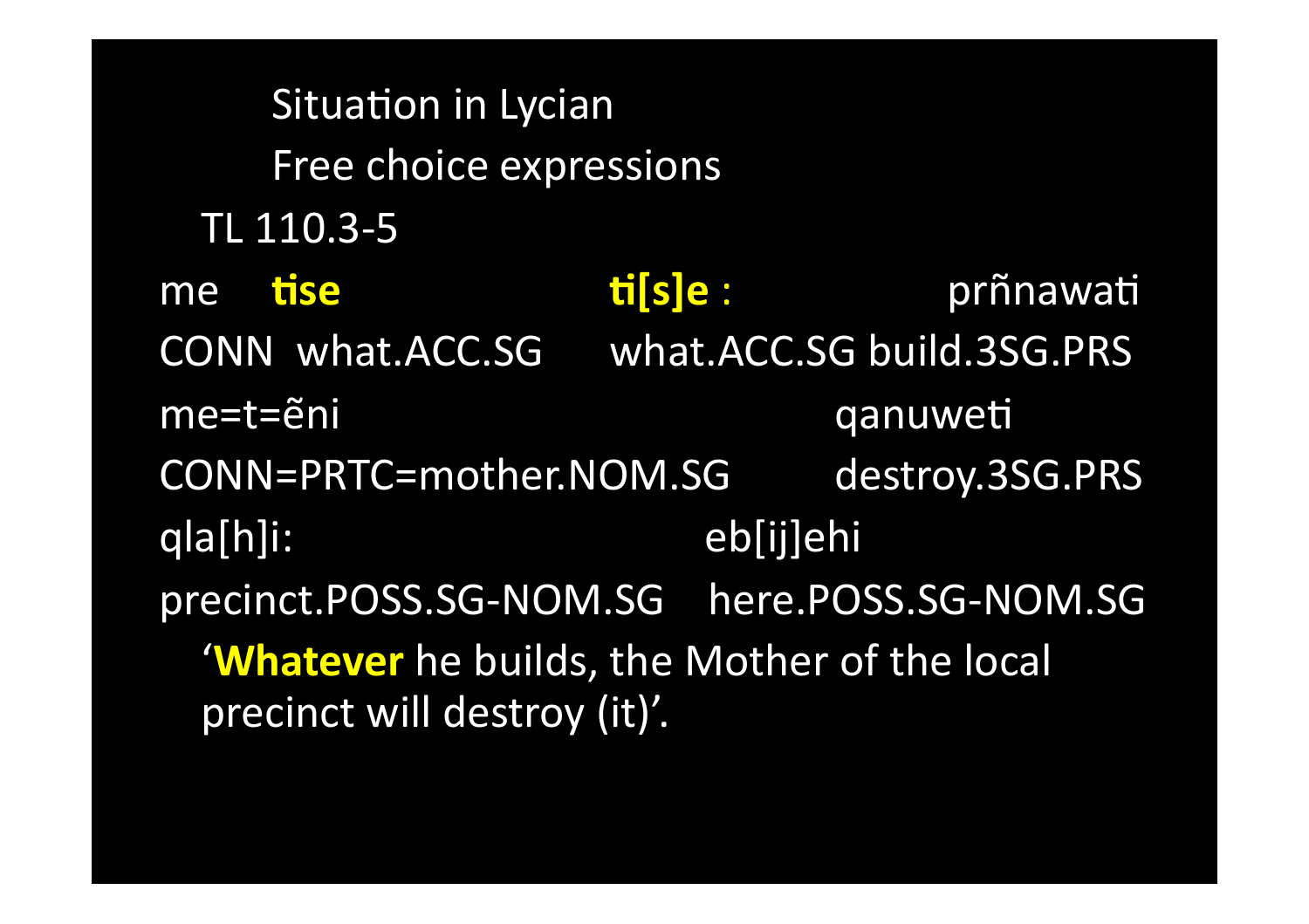Negative polarity items TL 57 7-9 1. [s]e=[ije] n[e hrppi tã]ti **tike** and=there NEG on put.3PL.PRS someone.ACC.SG kbi: other.ACC.SG 2. hrppi=(i)je=me=i: ta-di: ta-tike: on=there=CONN=him.DATput-3SG.PRS someone.NOM.SG itlehi: trmmili: belonging.to.a.league.NOM.PL.C Lycian.NOM.PL.C '(1) And they will not put any other (one) on top of him. (2) (If) someone puts (one) on top of him, (they

will strike him, all the gods and members of the Lycian league)'.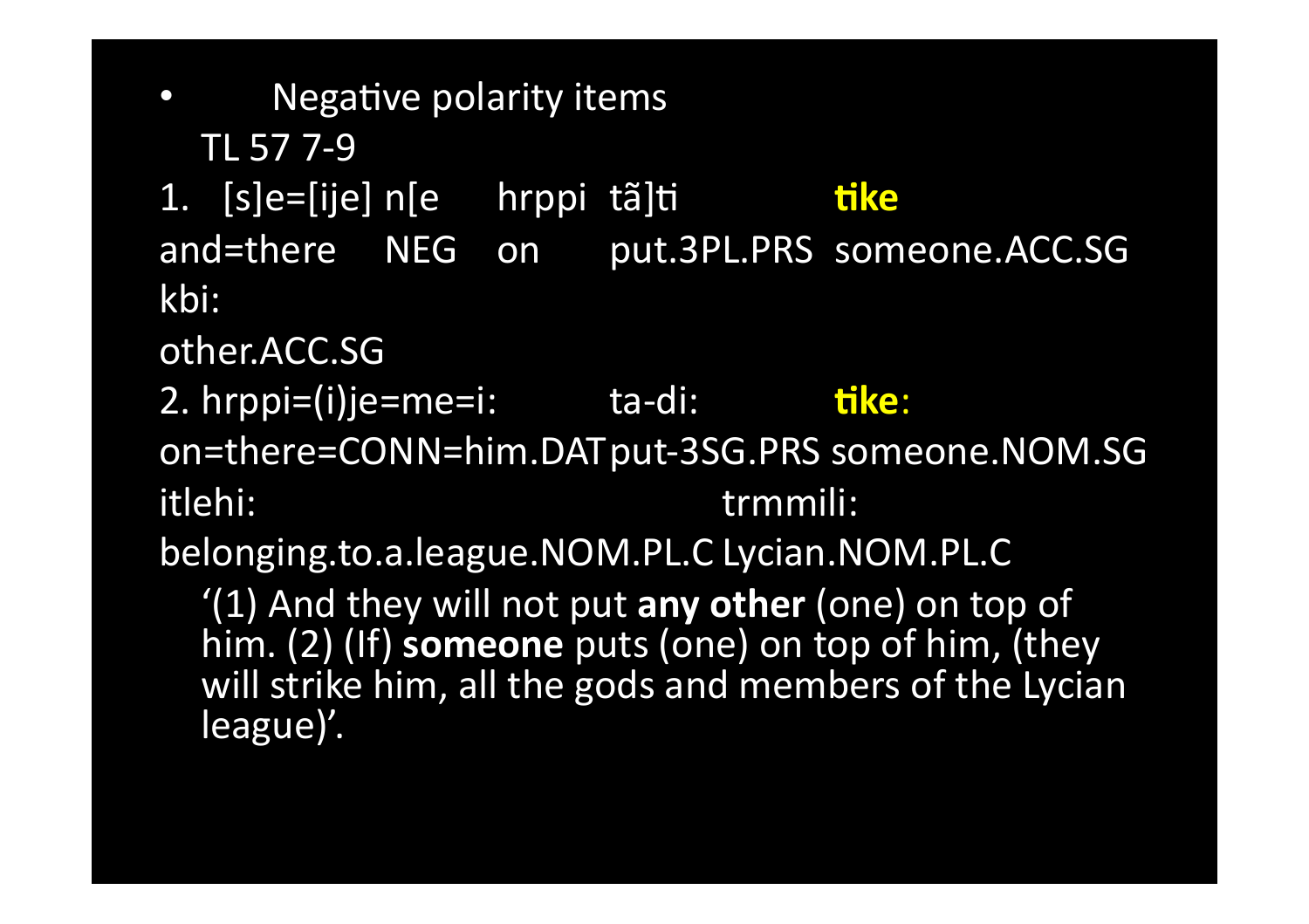#### Universal Free-choice Free-choice Negative Existential Language Relative polarity item quantifier (non-relative) quantifier Hittite kuiš imma (kuiš) kuišš-a kuiš (imma), kuiš-ki kuiš-ki kuiš (imma) kuiš [rarely] kuiš-ki Luwian kwis-ha kwis, kwis-ha, kwis-ha kwis-ha 2 kwis-ha kwis kwihha- $\overline{2}$ Lycian Tise tise tisñ-ke (acc.) ti-ke, tihe  $\overline{\mathbf{?}}$  $\overline{?}$  $\overline{\mathbf{?}}$ Lydian Qiš, qid-a  $qesi-k$ qesi-k, qi-k  $\overline{?}$  $\overline{?}$  $\overline{?}$ Palaic kuiš-a (?) kuiš-a, kuiš kuiš (?)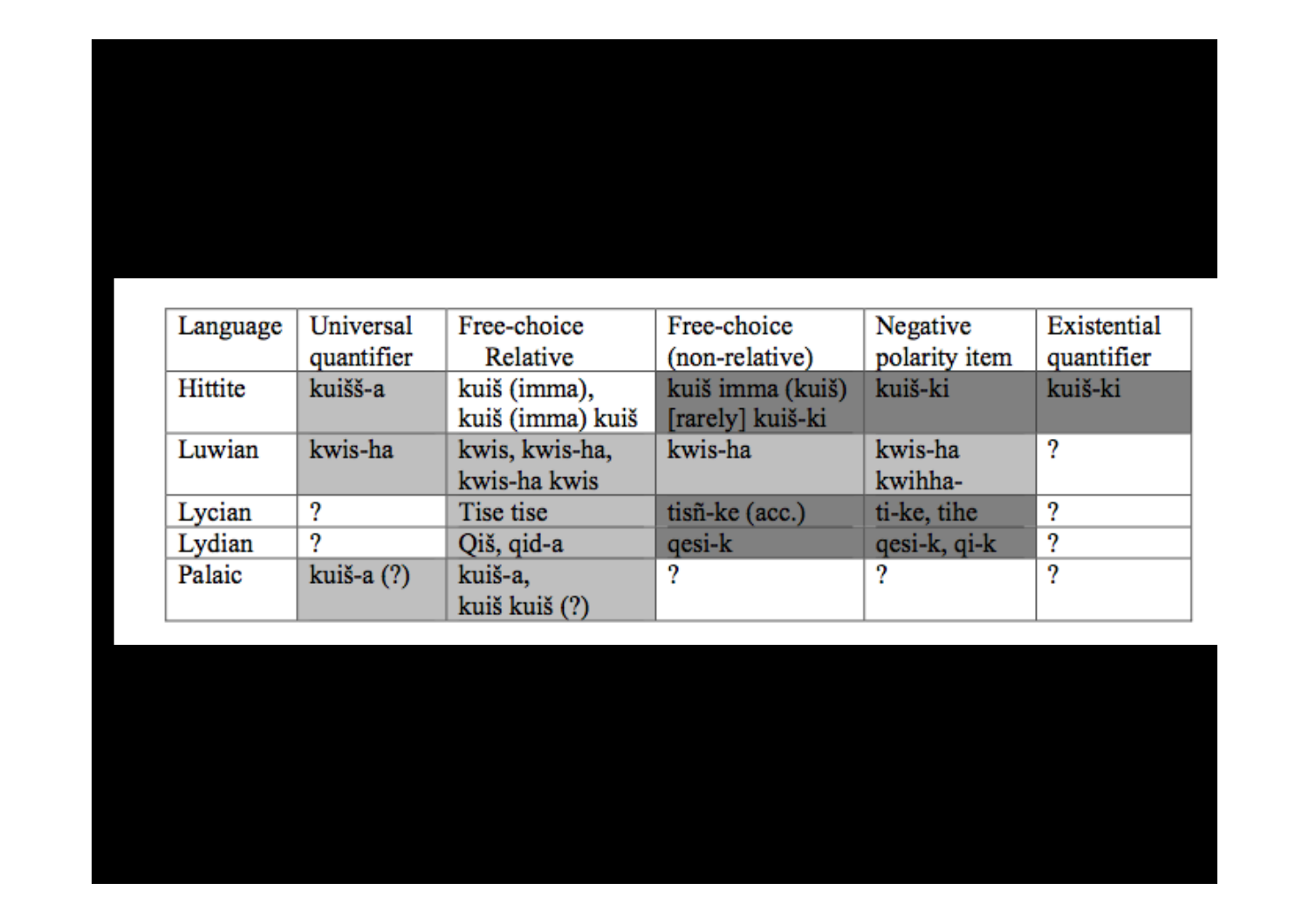Thus we have \**kwis-Ho* and \**kwis-ke* in Proto-Anatolian

Reflexes of \**kwis-Ho* are universal quantifiers in Hittite,

universal quantifiers, free choice and NPIs in the Luwian branch.

Reflexes of \**kwis-ke* are NPIs and existential quantifiers in Hittite and Lycian, lost in Luwian.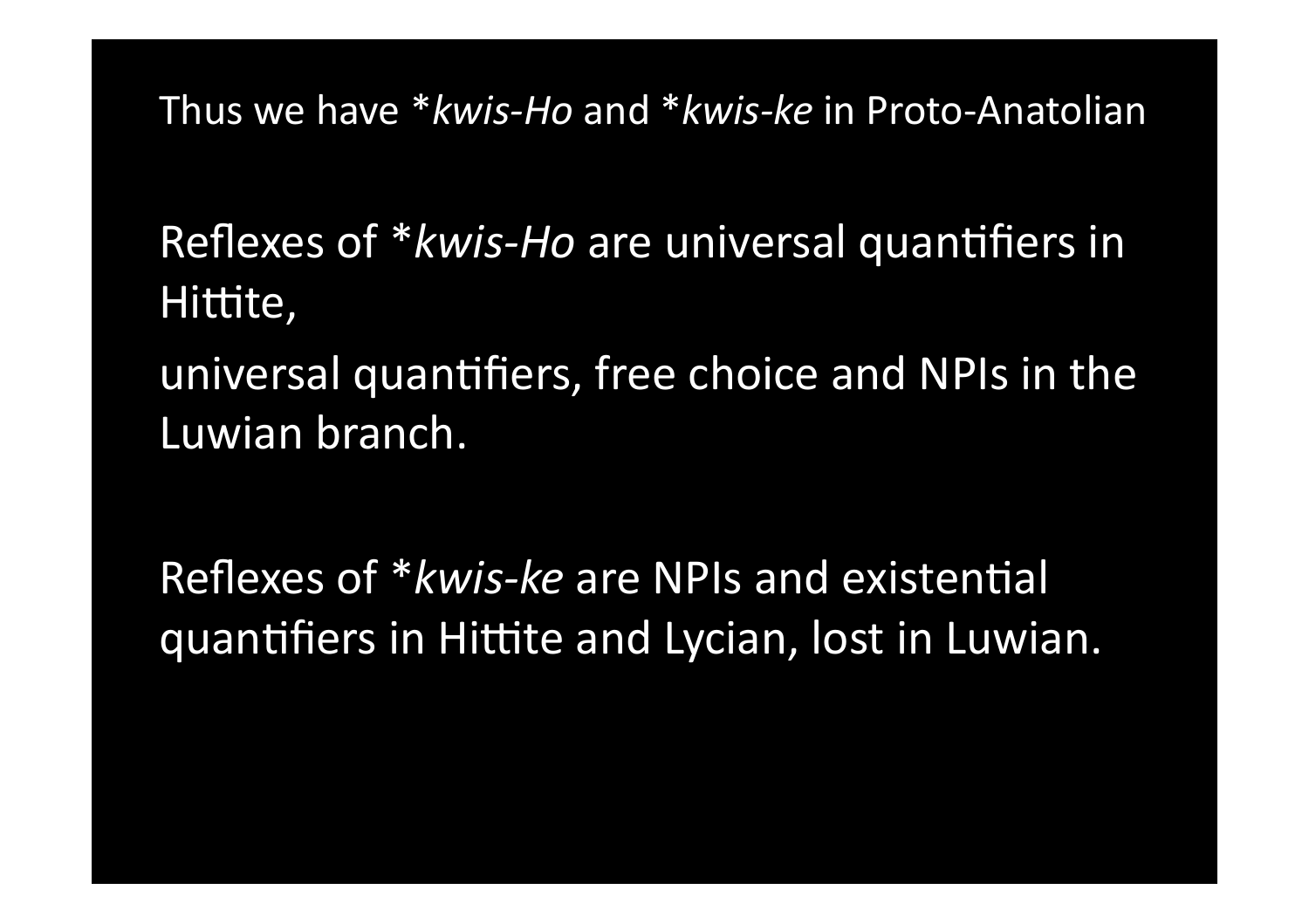Only \**kwis-ke* has IE cognates if  $\lt$  \**kwis-kwe* 'any': Lat. quis-que 'each', etc. The cognates are universal quantifiers.

One of the most common diachronical sources of indefinites is free choice > existential quantifiers/NPIs (Haspelmath 1997: 149-150).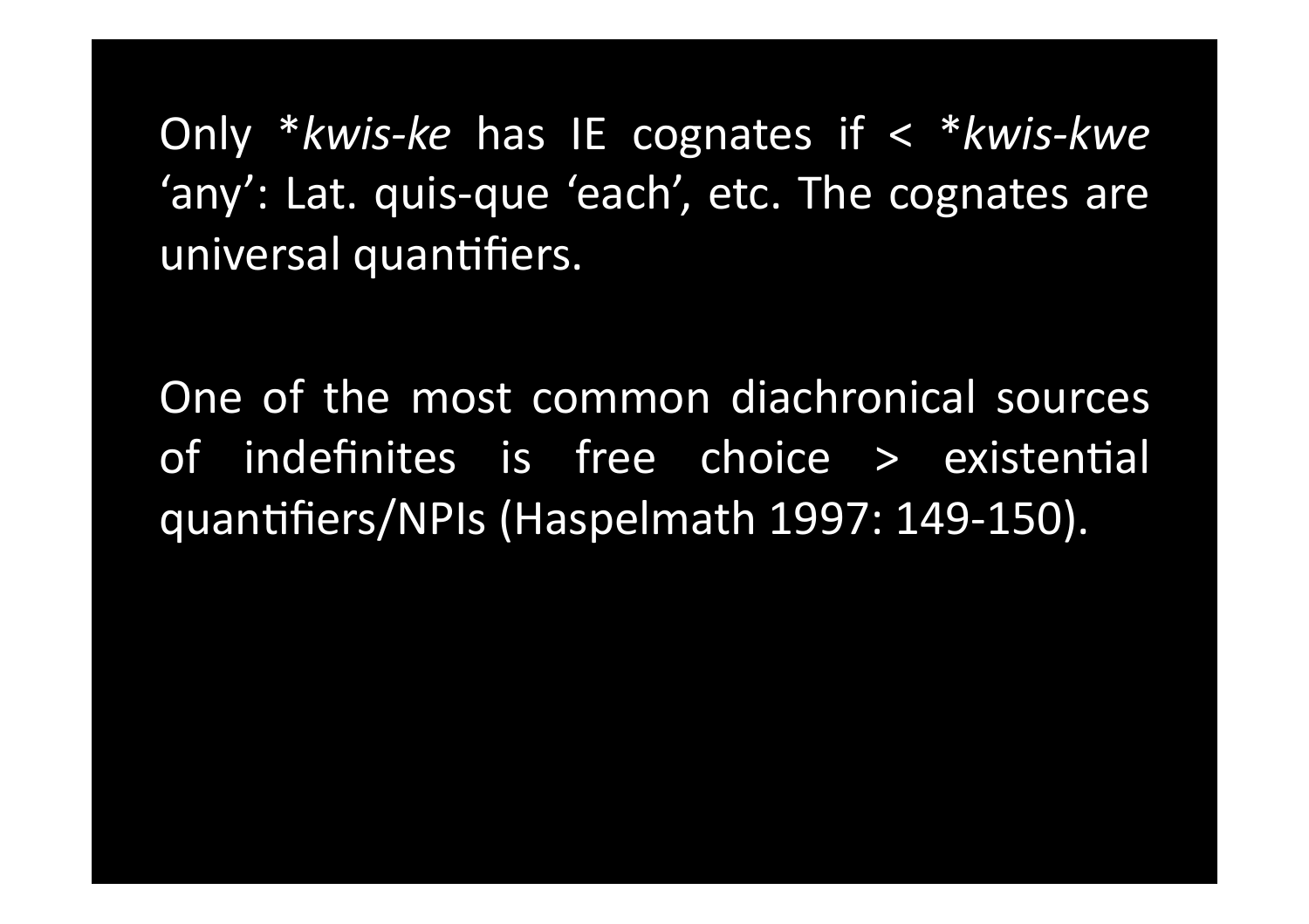Moreover, there are even relic free choice functions of kuiški "somebody" attested in historical Hittite:

NH/NS (CTH 89.A) KUB 21.29+ rev. iv 8-9  $m\bar{a}$ n=ma=[ka]n  $UN$ -aš=ma $\hskip 1cm$ kuiški ŠА if=but=LOC person-NOM.SG.C=but some.NOM.SG.C of URU-LI ANA LÚMEŠ <sup>[</sup>u]<sub>R∪</sub>Gašqa kuiški people Gasga somebody.NOM.SG.C city to anda dammek-tari join-3SG.PRS.MED in l "If any person of the city - anybody at all joins people of Gasga, ...".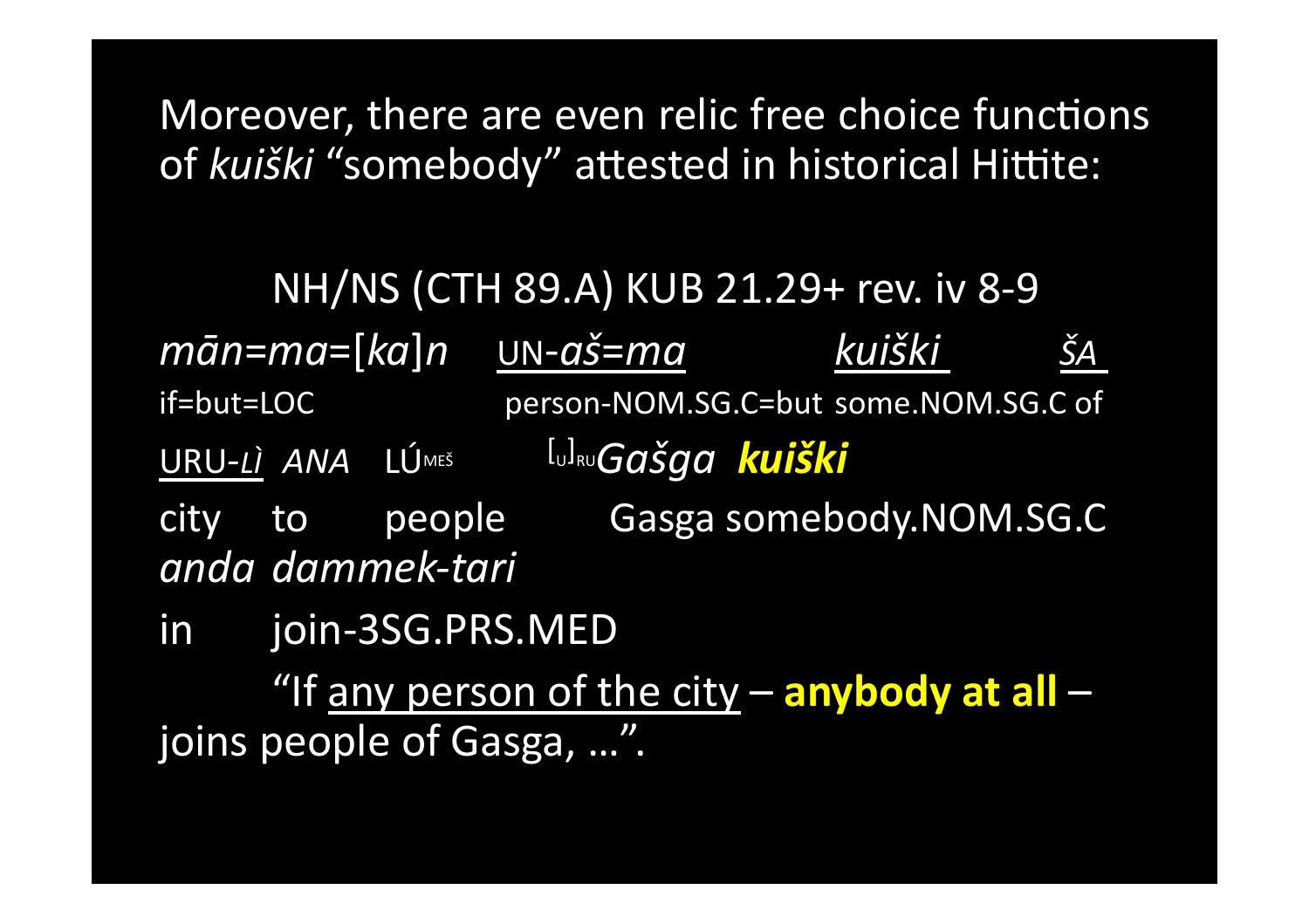|                   |                                                           |               |                               | NH/NS (CTH 123) KBo 4.14 rev. iii 67-69 |                      |         |  |
|-------------------|-----------------------------------------------------------|---------------|-------------------------------|-----------------------------------------|----------------------|---------|--|
| kuišš=a=aš<br>1.  |                                                           | imma          | $UN-a\check{s}$               |                                         |                      |         |  |
|                   | which=and=he                                              |               | <b>EMPH</b>                   | man-NOM.SG.C                            |                      |         |  |
| 2.                | mān=aš LÚ                                                 |               | <b>KUR</b>                    | URUKÙ.BABBAR                            |                      |         |  |
|                   | if=he                                                     | man           | country Hatti                 |                                         |                      |         |  |
| 3.                | $BE-an=a\check{s}$                                        |               | Š[A]                          | <b>KUR</b>                              | <b>URU</b>           | LÚMEHRI |  |
|                   | if=he                                                     |               | of                            | country city                            |                      | equal   |  |
| 4.                | $m\bar{a}n = a\check{s}$ EGIR $-zi\check{s}$<br>$if = he$ |               |                               | $UN-a\check{s}$                         |                      |         |  |
|                   |                                                           |               | last.NOM.SG.C<br>man.NOM.SG.C |                                         |                      |         |  |
| 5.                | $m\bar{a}n = [a]\check{\mathrm{s}}$                       |               | ZAG-aš                        |                                         | $UN-a\check{s}$      |         |  |
|                   | if=he                                                     |               | border.GEN.SG man.NOM.SG.C    |                                         |                      |         |  |
| 6.                | $n[u]$ =tta                                               |               | LUGAL-waš                     |                                         | <b>HUL</b>           | GÙB-tar |  |
| CONN=you          |                                                           | king.GEN.SG   |                               | evil                                    | malevolence.ACC.SG.N |         |  |
| kuiški            |                                                           |               | udai                          |                                         |                      |         |  |
| somebody.NOM.SG.C |                                                           | bring.3SG.PRS |                               |                                         |                      |         |  |

"(1) Whichever man he is (2) whether he is a Hittite citizen, (3) or if<br>he is of an equal country, (4) or whether he is a common (lit. last) man, (5) or<br>whether he is a borderman, - (6) (if) any (of them) brings evil or m regarding the king,  $-$  (do not hide him from the king ...)".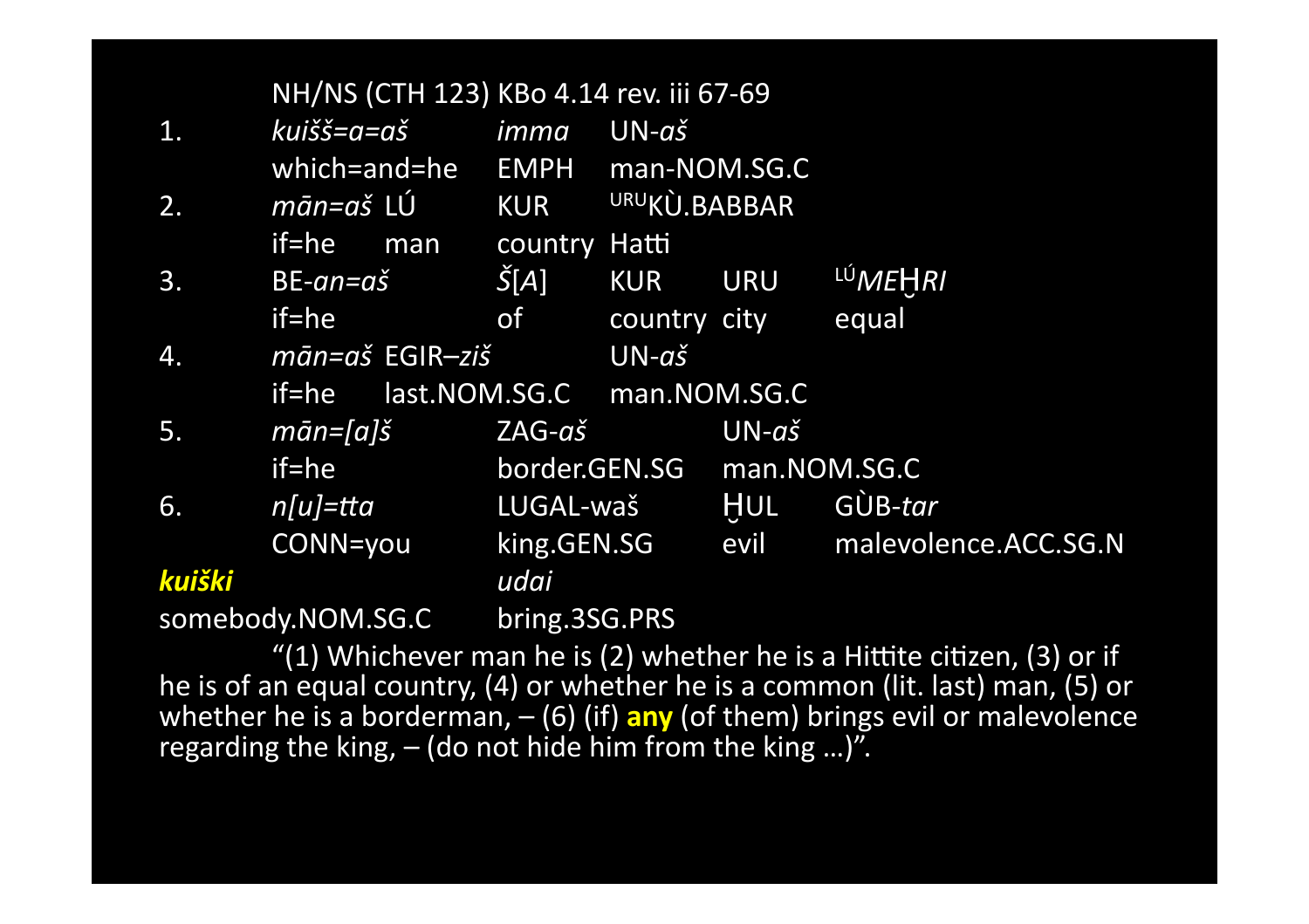|  | NH/NS (CTH 255.1.A) KUB 21.42+ rev. iii 7-12 |
|--|----------------------------------------------|
|--|----------------------------------------------|

| 1.     | našma                  | $k\bar{l}$                    | kuiški                          |                  |                                       | $D\Upsilon$ -zi              |
|--------|------------------------|-------------------------------|---------------------------------|------------------|---------------------------------------|------------------------------|
|        | or                     | this                          |                                 | someone.NOM.SG.C |                                       | does                         |
| 2.     | naššu                  | <b>BELU</b>                   |                                 | našma DUMU LUGAL |                                       | našma                        |
|        | or                     | lord                          | <b>or</b>                       | prince           |                                       | or                           |
| ŠÀ.MÁŠ |                        |                               | našma ŠÀx[ ]x <sup>HI?.A?</sup> |                  | kuiški                                |                              |
|        | family. member or      |                               |                                 |                  |                                       | member [ ] somebody.NOM.SG.C |
| EME-an |                        |                               | BAL-nu-zi                       |                  |                                       |                              |
|        | tongue-ACC.SG.C        |                               | turn-3SG.PRS                    |                  |                                       |                              |
|        | $3'.$ memai= $ma = at$ |                               | $[k]$ uedani                    |                  |                                       |                              |
|        |                        | say.3SG.PRS=but=it who.DAT.SG |                                 |                  |                                       |                              |
| 4'.    | n=an=kan               |                               | hantī UL                        |                  | tiya-zi                               |                              |
|        |                        |                               |                                 |                  | CONN=him=LOC forward NEG step-3SG.PRS |                              |

"(1) Or (if) someone does this, (2) be it a lord  $^{(8)}$ or a prince or a family member or [...]-members, whoever twists words (thus): ("He has become evil. So come and let us *collaborate* with someone else!") (3') But to whomever he says it (4') he does not denounce him, ((it) shall be placed [under oa]th)".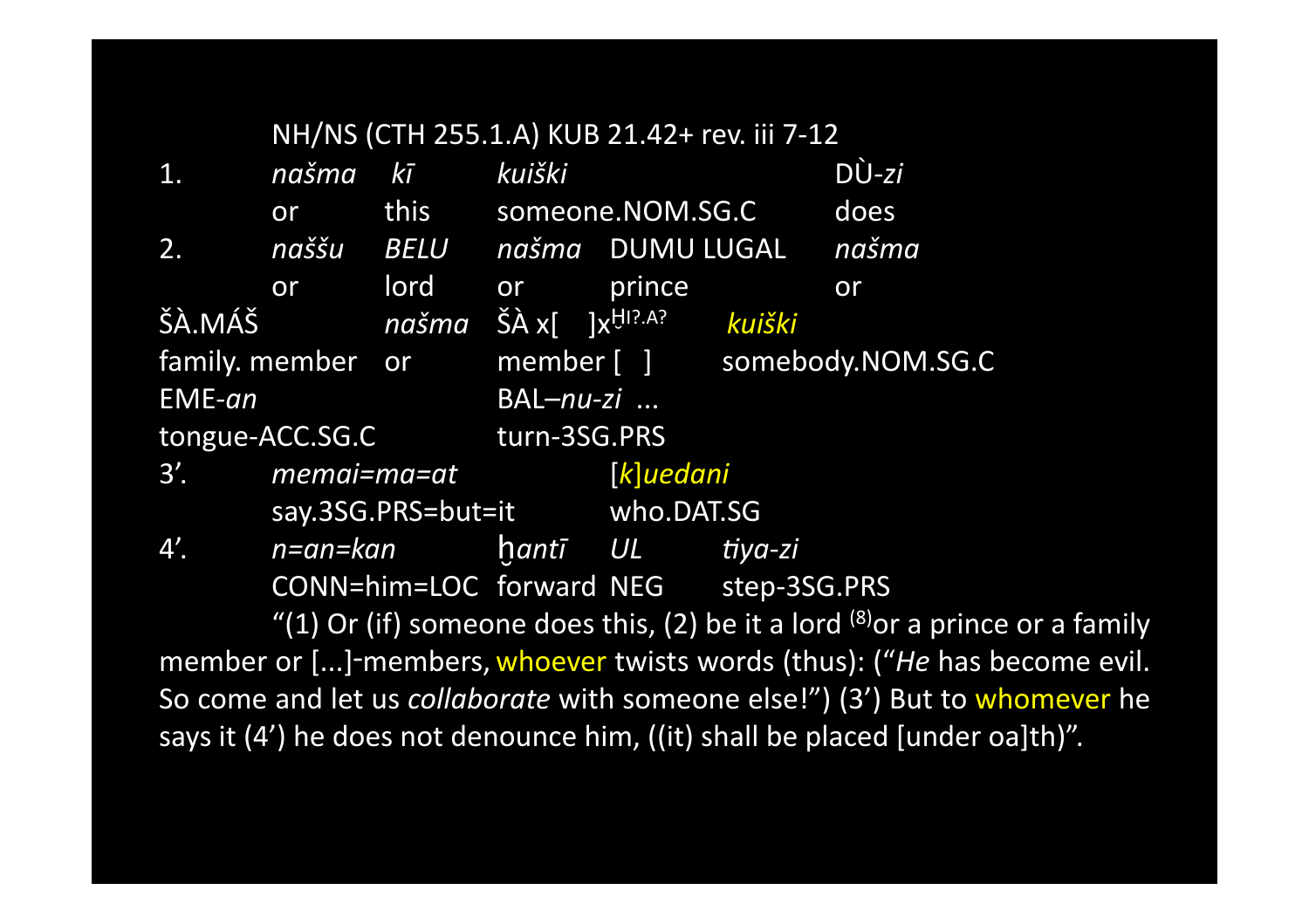These contexts might appear at first sight to be common NPIs, but if placed in a broader Hittite perspective, they are not.

If a context contains both an existential quantifier (including negative polarity items) and free choice pronoun, the existential quantifier normally comes first and denotes a representative of the group. It is then followed by the free choice pronoun 'whatever', which spreads the reference to all the group members,!as in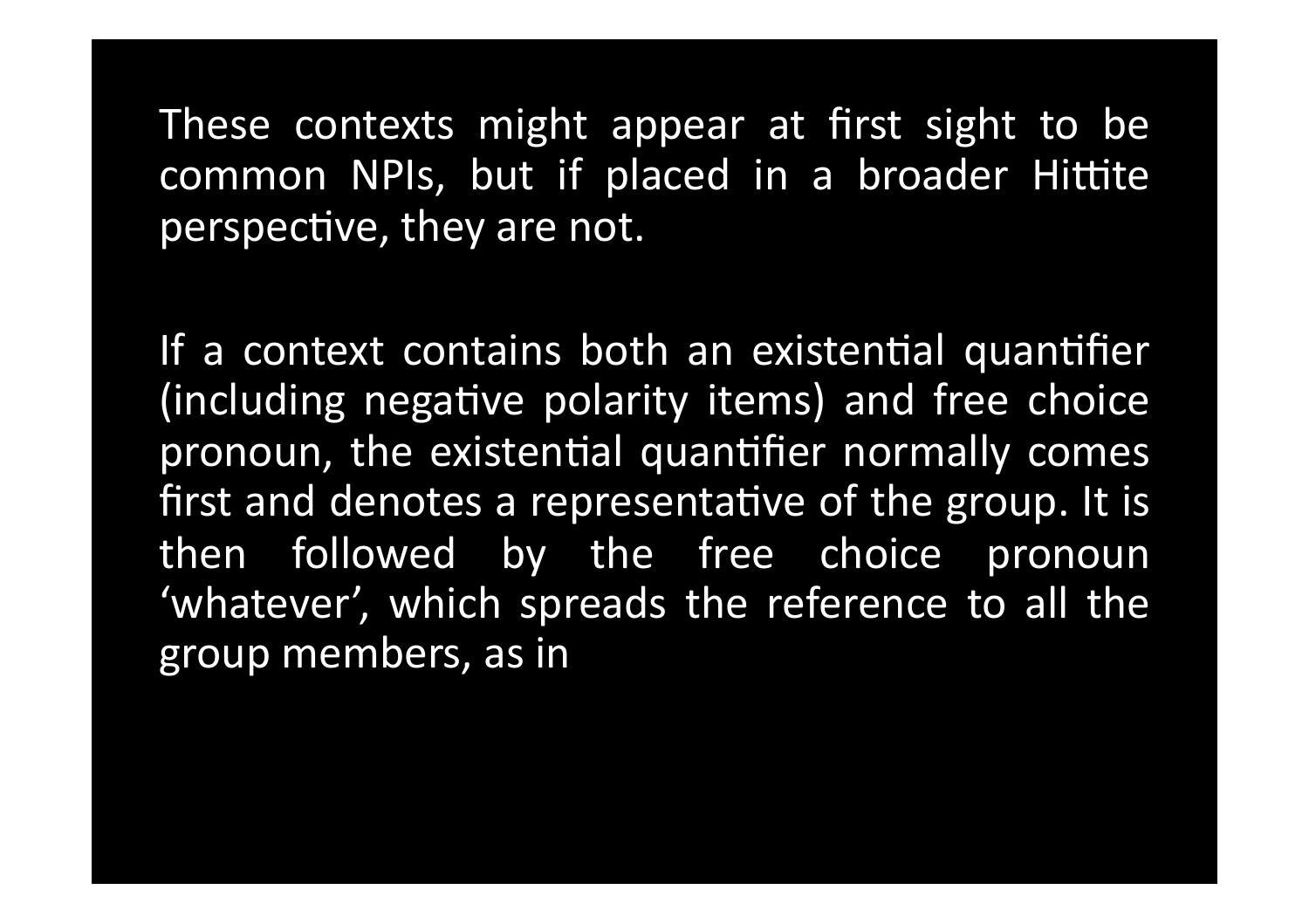MH/NS (CTH 259.B) KUB 13.20 obv. i 7-8  $m\bar{a}$ n KIN= $m a$  kuit $k[(i)]$ našma task=but some.NOM.SG.N when or w[etumm]ar našma construction or kui-š imma  $KIN-az$ which-NOM.SG.C EMPH task-NOM.SG.C "When there is some task, though, either cons[truc]tion duty or any task whatsoever, ...".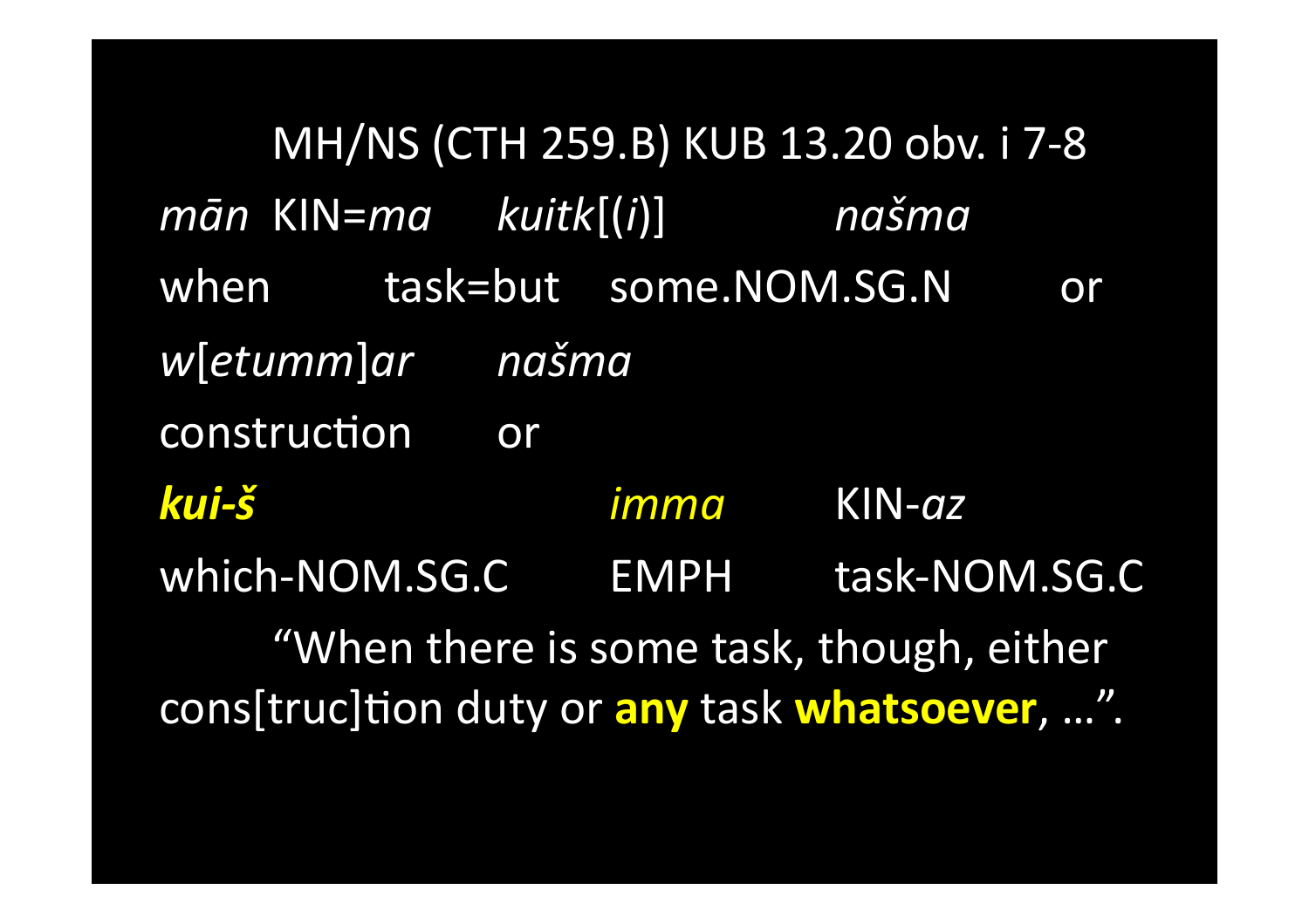These data warrant that *kuiški* above is in the position which is normally reserved for free choice expressions.

It is a slightly worrying fact that all the examples are quite late. Should it be interpreted as secondary and not indicative of the original distribution. However, as different from bare indefinites assessed above, the contexts which might! contain! *kuiški* appear simply! not! to be available in the earlier texts.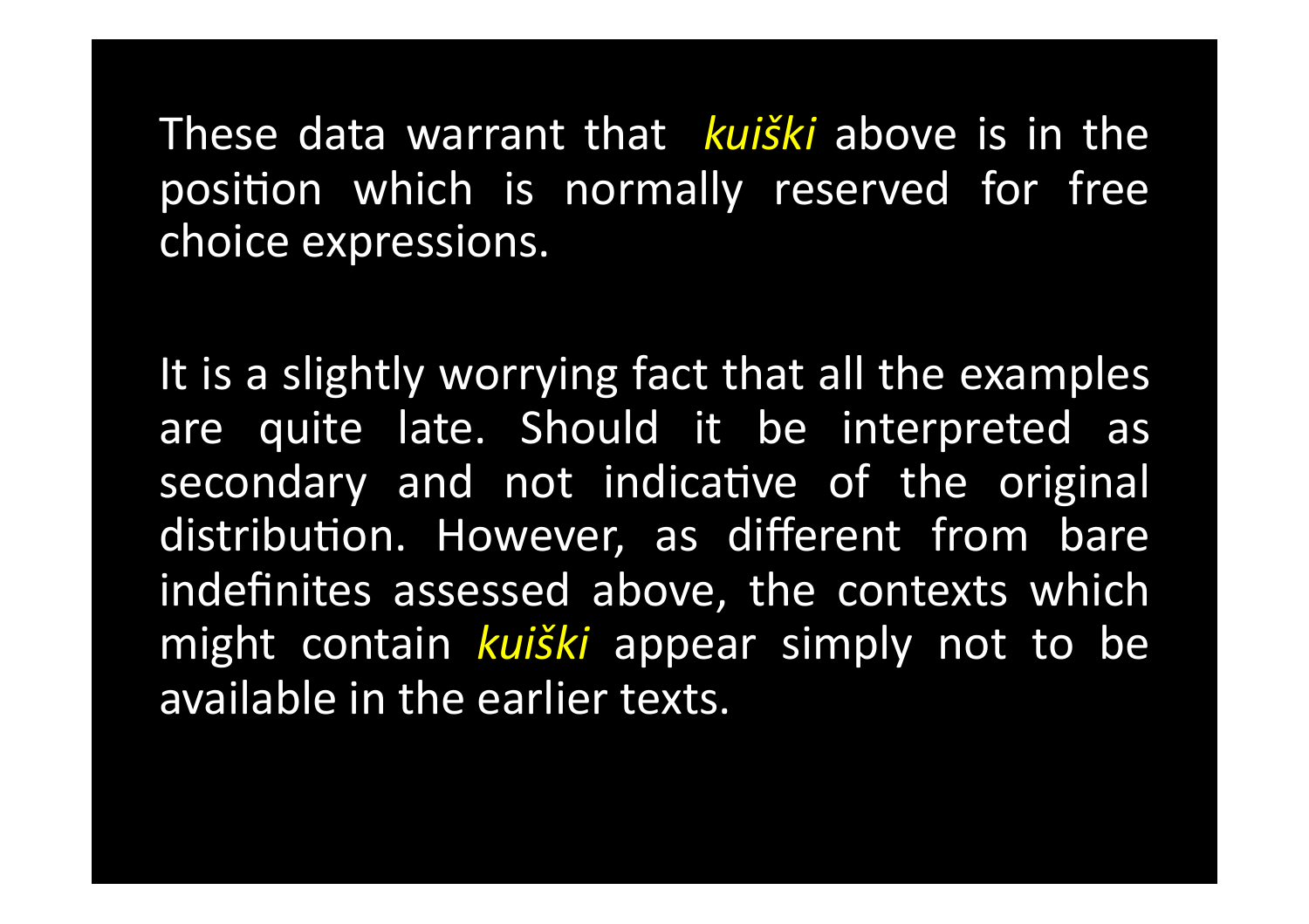Alternatively, the sporadic and quite late occurrences of free choice readings of NPIs/ existential quantifiers may simply be free-choice inference under deontic modals, just as is attested for German existential quantifiers of the type *irgendein* (Kratzer and Shimoyama 2002) as well as Basque *nor-bait* existential type (Etxepare 2016).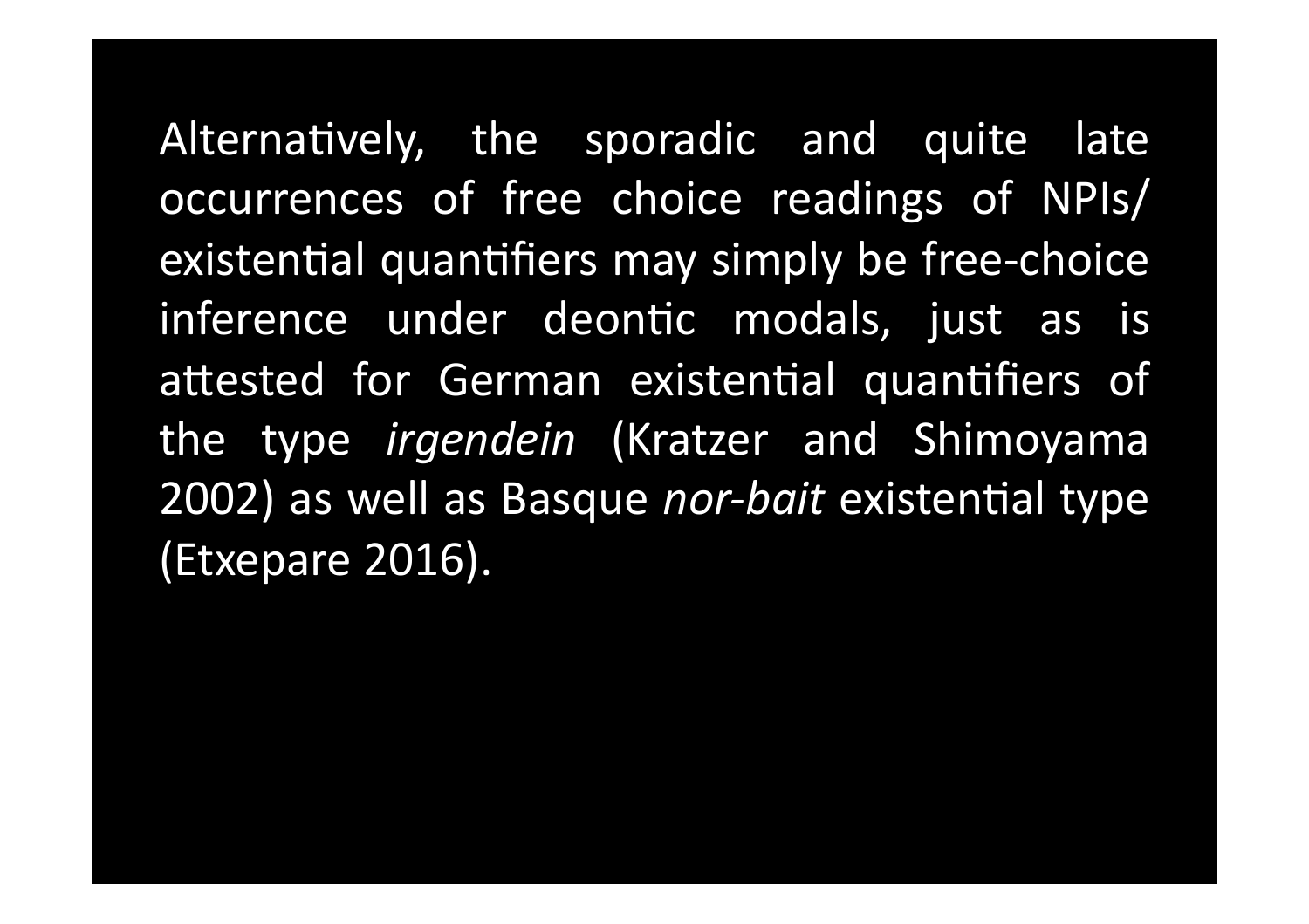Naturally, a comparison with Basque existential quantifiers *nor-bait* "somebody", etc as analyzed by R. Etxepare 2016 suggests itself.

Similarly to Basque dialectal and archaic forms, in Hittite indefinites of the type **kuiški** the morphological case is between the wh-word and the particle -ki:

kui-š-ki kui-n-ki wh-word-NOM.SG.C-ki wh-word-ACC.SG.C-ki

However, the particle itself is never attested as a complementizer. It is not even attested synchronically as a separable particle. We claim that its etymological cognate is attested as an additive or disjunctive -ku.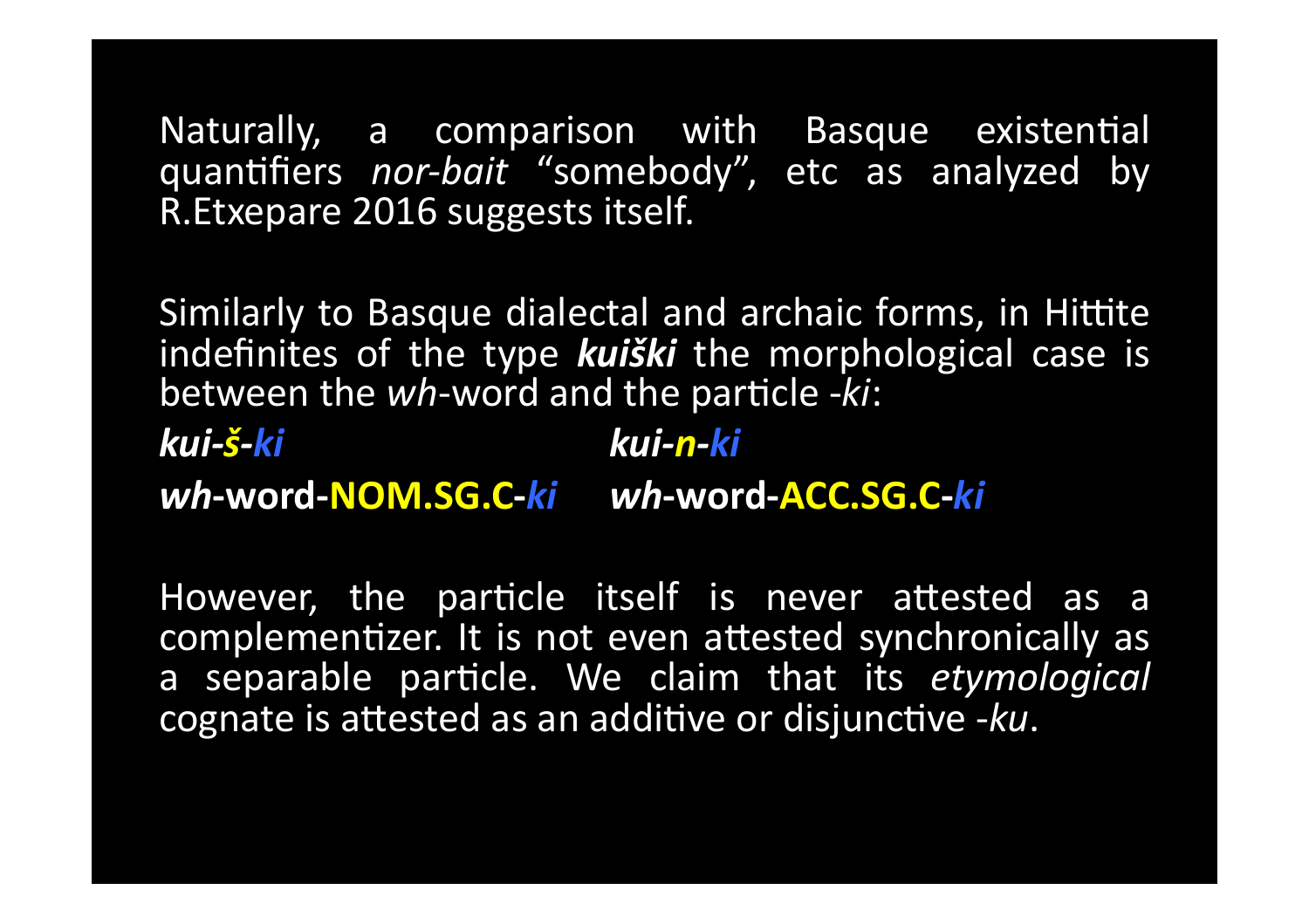The particle is cognate with IE  $*$ - $k^w e$  "and".

Narrow Indo-European Data testify that wh-word +  $*$ - $k^w e$ "and" produce universal quantifiers: Lat. *quis-que 'each one', Avestan čiš-ča 'id.'*, and Vedic kas ca 'id.' (Oettinger 1983) contra (HED K: 173).

So we suggest free choice original function with two diverse developments:

free choice > universal (Haspelmath 1997: 154-5) in Narrow Indo-European

free choice > existential quantifier/NPI in Anatolian.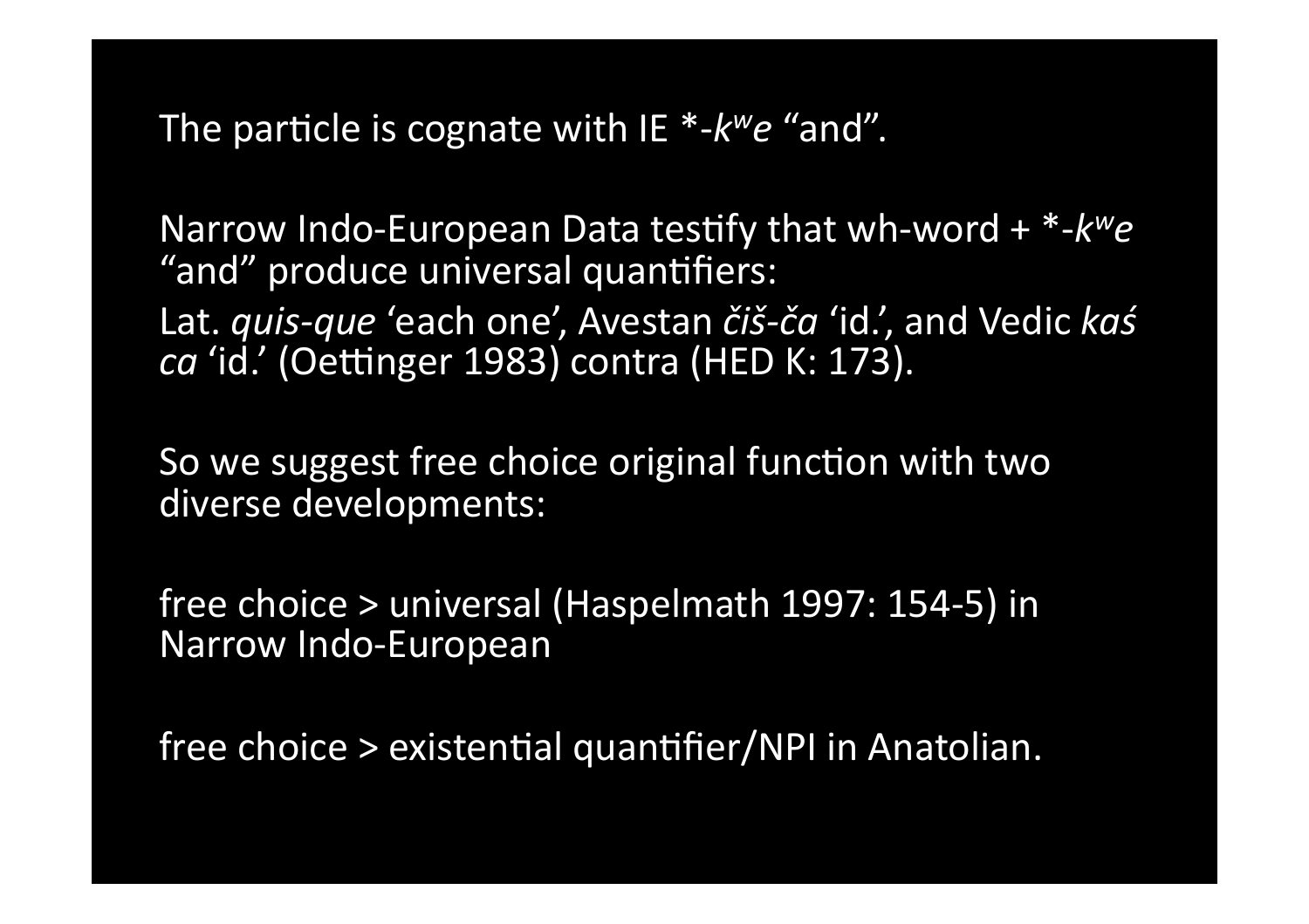The derivation of indefinites as correlatives/free choice relatives  $+$  \*-ki "and" in the prehistory of Hittite fits well into the constant renewal of free choice relatives within historical Hittite. Besides bare kuiš, historical Hittite attests reduplication of the relative pronoun in the function of free choice item

### kuiš kuiš

Another way is to modify the relative pronoun with another particle *imma* (Melchert 1985):

> kui**š** imma, kuiš imma kuiš.

Further development of kuiški involved grammaticalization as existential quantifier/NPI.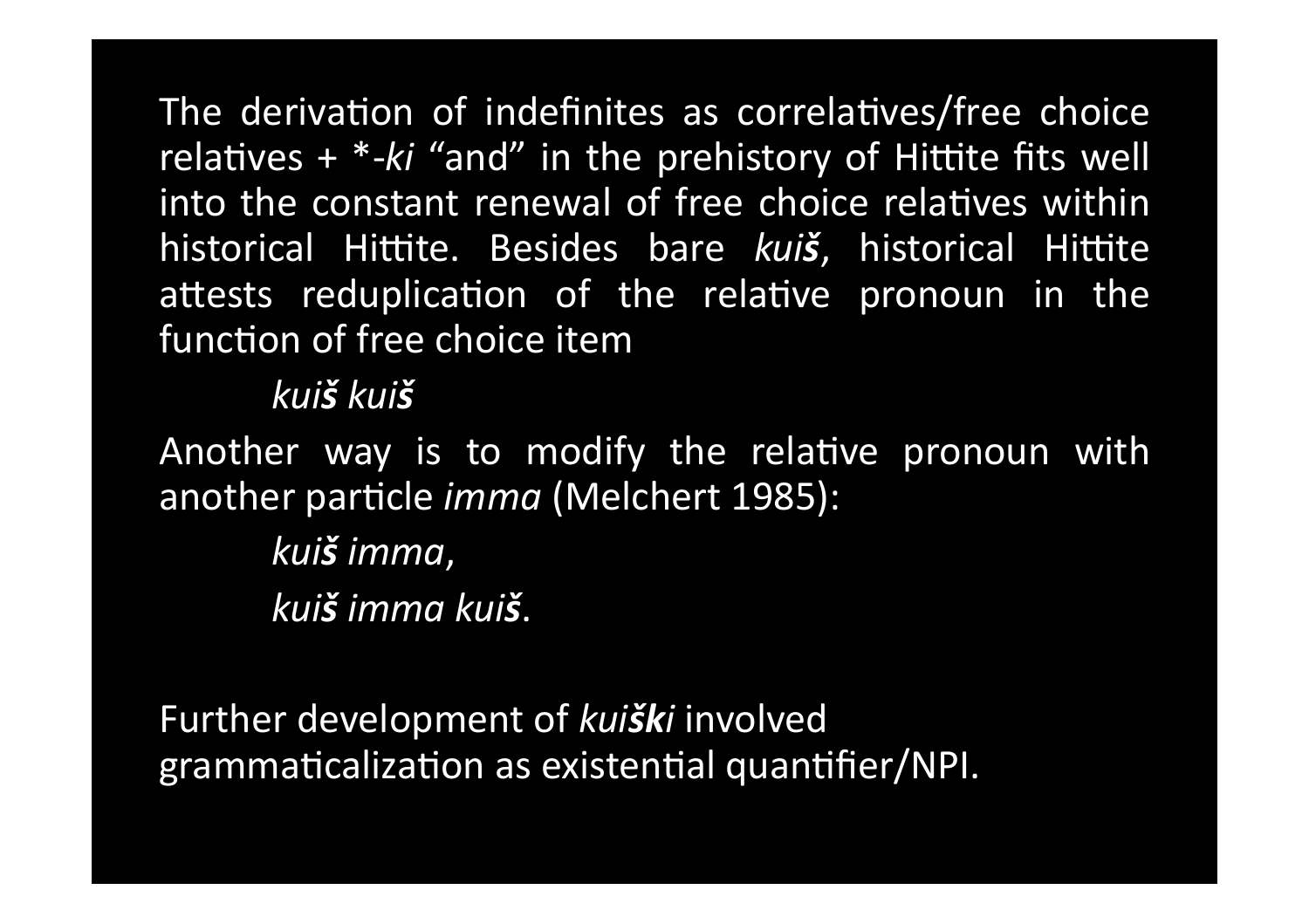A parallel for wh-word + additive particle producing a free choice expression is provided by the other Anatolian quantifier \*kwis-Ho:

It is particularly obvious for Luwian kwis-ha which is synchronically analyzable as wh-word kuis and an additive particle -ha "and". It is universal, free choice and NPI. No existential function is attested for Luwian and its universal function is attested in the Hittite cognate kuiss=a "each, every(one)".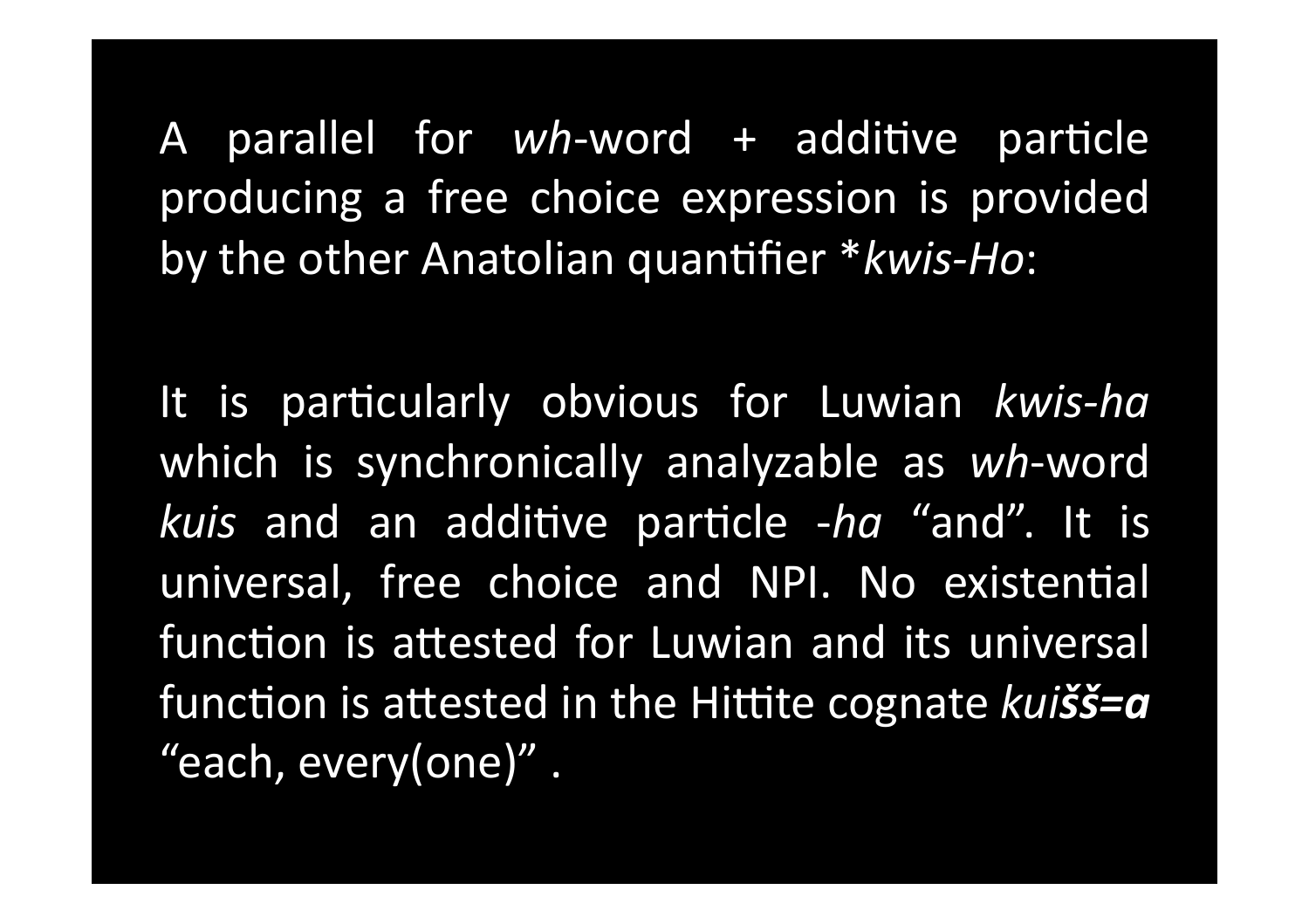The fact that \*kwis-Ho has no certain narrow parallels warrants that it is a common Anatolian innovation which was built along the same model as earlier \*kwis-ki. The innovative \*kwis-Ho pushed Hittite and Lycian reflexes into the NPI/existential quantifier sphere and completely ousted \*kwis-ki in Luwian, both in the universal and NPI functions.